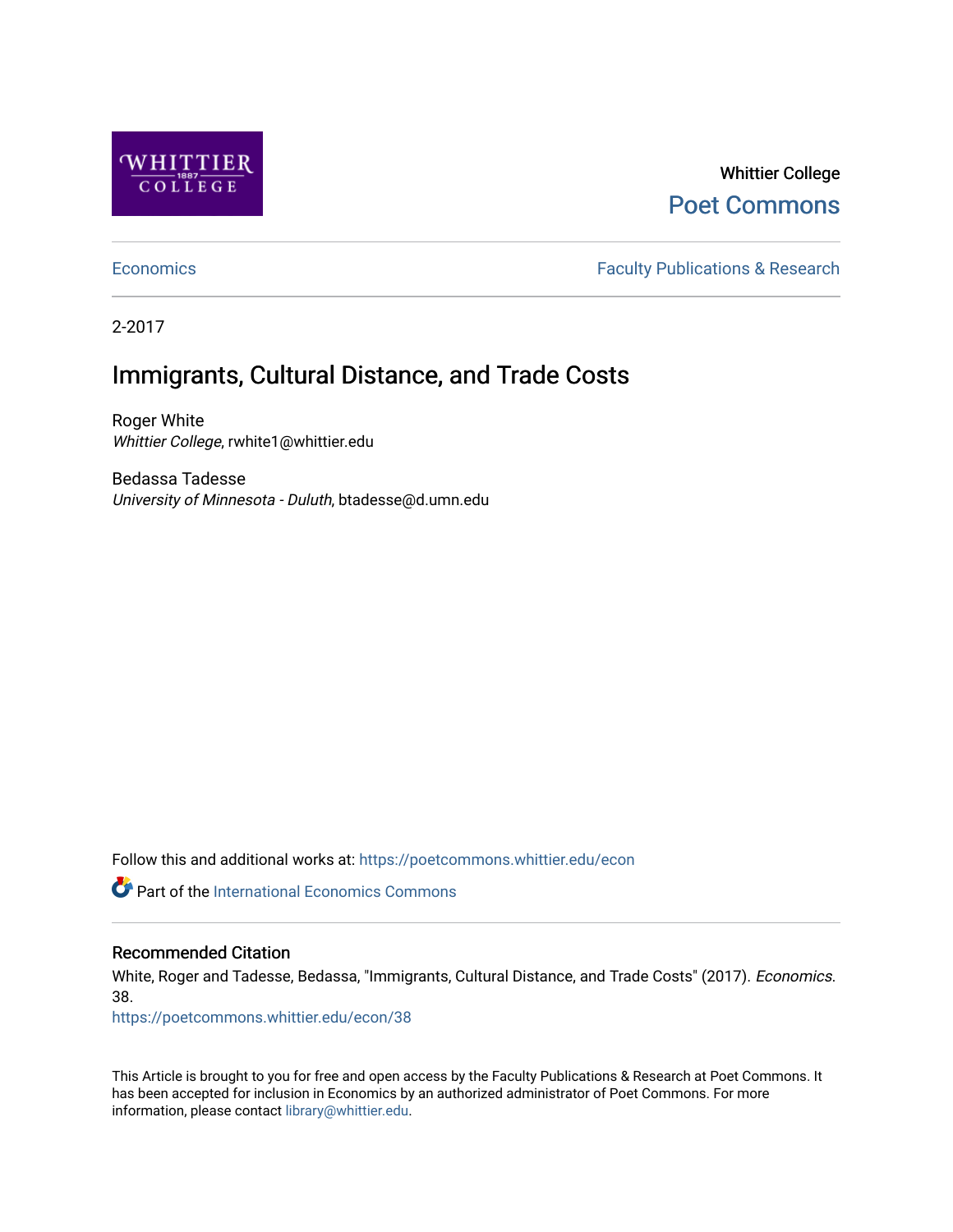# Immigrants, Cultural Differences, and Trade **Costs**

Bedassa Tadesse\* and Roger White\*\*

# **ABSTRACT**

We examine the effects of immigrants and cross-societal cultural differences on bilateral trade costs using two alternative measures of cultural differences (i.e. cultural distance and genetic distance). We find that bilateral trade costs generally increase with a rise in the cultural distance between trading partners but fall with a rise in the stock of immigrants. This implies that immigrants counter bilateral trade costs that are associated with greater cultural differences. Our observation is relevant from both migration and trade policy perspectives as it provides further evidence that immigrants serve as conduits for bridging cultural differences, facilitate international transactions, and enhance global economic integration.

# INTRODUCTION

International trade involves interactions across borders and between cultures, and culture influences how people think, communicate, and behave (Salacuse, 2005). Cultural differences may thus affect the nature and costs of international transactions. Both anecdotal evidence and results from empirical studies indicate that cross-societal cultural differences have a negative influence on bilateral trade flows (see, for example, Disdier et al., 2010; Tadesse and White, 2010a; White and Tadesse, 2008 and Linders et al., 2005). Given the inverse relationship between trade costs and the volume of trade, it can therefore be inferred that, all else being equal, greater cultural differences between country pairs correspond with higher trade-related transaction costs.

A growing literature documents that immigrants have the ability to serve as conduits for bridging cultural differences by providing critical information about markets, consumer preferences, and business practices that are often costly to obtain (Peri and Requena, 2009; Blanes-Cristobal, 2008; Girma and Yu,  $2002$ ).<sup>1</sup> These observations suggest that immigrants may have the potential to counter, either in whole or in part, increases in trade costs that stem from cross-societal cultural differences. Direct examination of this relationship, however, has been hindered by a lack of data on bilateral trade costs and, to some degree, by the absence of reliable measure of cultural differences, thus creating a void in the literature.

Using comprehensive *ad valorem* tariff equivalent estimates of bilateral trade costs and two alternative measures of cross-societal cultural differences – specifically, the cultural distance and the genetic distance between populations in immigrants' home and host countries – we attempt to fill the void in the related literature by examining whether immigrants offset the rise in trade costs associated with cultural differences and, if so, the extent to which the effect varies along the low and high ends of the cultural divergence contour. White (2010) defines cultural distance as

<sup>\*</sup> University of Minnesota, Duluth

<sup>\*\*</sup> Whittier College, Whittier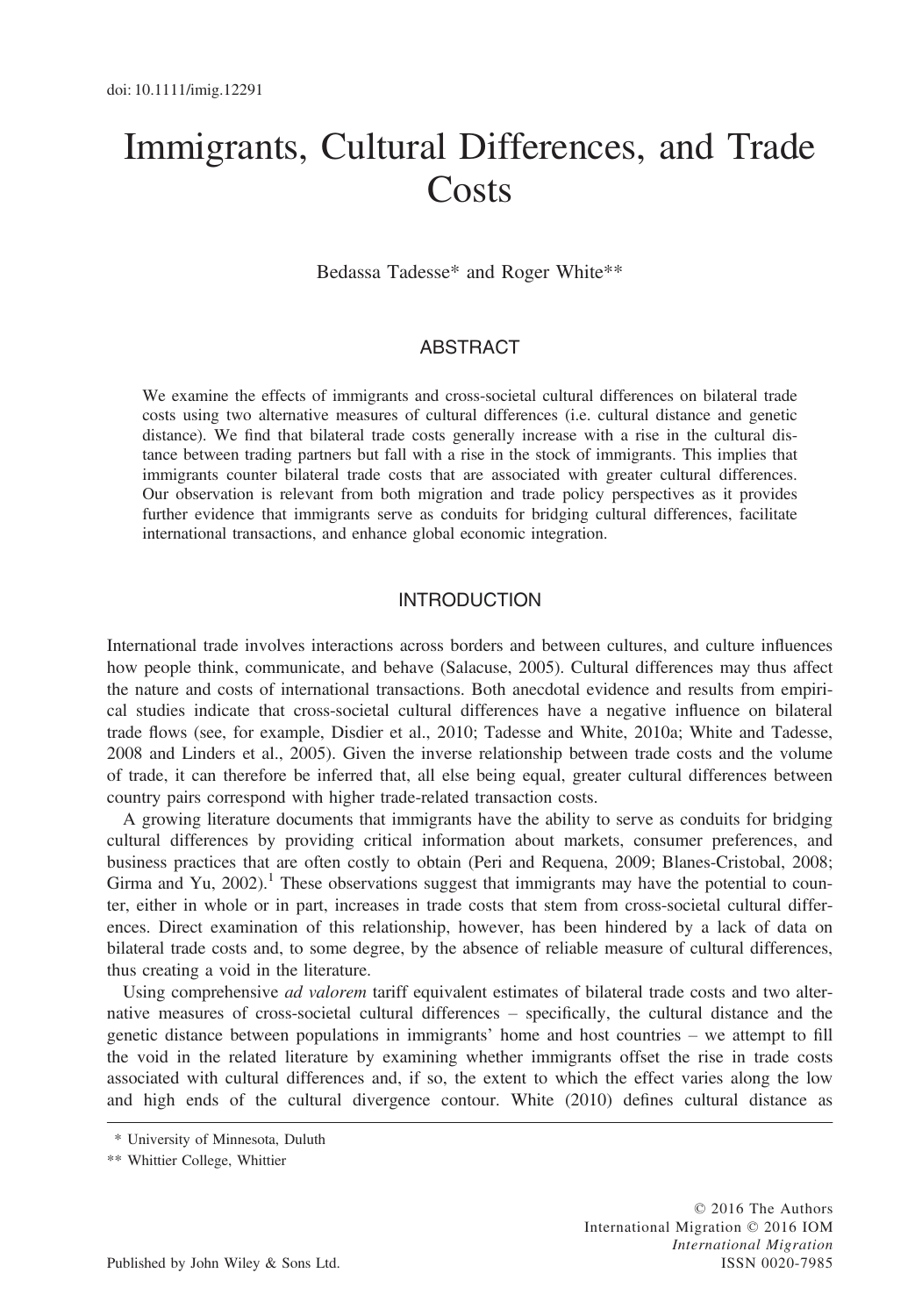"differences in the behavior, beliefs, arts, institutions, and all other avenues by which a population, community, or a class collectively expresses its values and attitudes".<sup>2</sup> Genetic distance refers to " ... the divergence in the whole set of implicit beliefs, customs, habits, biases, conventions, etc. that are transmitted across generations – biologically and/or culturally – with high persistence" (Spolaore and Wacziarg, 2009).<sup>3</sup> Our use of cultural distance and genetic distance as alternative measures of cultural differences makes our approach novel and our findings comprehensive, as the observed effects can be directly compared.

Our results, obtained from interchangeably using both measures of cultural differences, indicate that bilateral trade costs tend to rise as cultural differences widen and fall with increases in the immigrant stock. The observed effect of immigrants on bilateral trade costs, however, increases with a rise in cultural differences. It can therefore be inferred that the extent to which immigrants offset bilateral trade costs attributable to cultural differences is higher the more culturally divergent are the home and the host countries. Accordingly, we find that, all else being equal, a one per cent increase in cultural differences, as measured by cultural distance between the typical pair of home and host countries, is associated with a 0.1103 per cent average increase in bilateral trade costs, with the marginal trade cost-reducing effects of immigrants (in absolute terms) rising from 0.0707 per cent to 0.0735 per cent as we move from the lowest to the highest observed points on the cultural distance contour. Similarly, using genetic distance as our proxy measure of cultural differences, we find that a one per cent increase in genetic distance between the typical home and host country pairs is associated with 0.0714 per cent (on average) increase in bilateral trade costs, with the marginal trade cost-reducing effects of immigrants rising from 0.0698 per cent to 0.110 per cent as we move from the lowest to highest observed points of the genetic distance contour.

We also find that the observed influences of both immigrants and cross-societal cultural differences persist across trade costs involving manufactures and agricultural products. Given the persistence of the observed effects across product categories, our observation of relatively greater marginal trade cost-reducing effects of immigrants, specifically among home and host country pairs that are culturally more divergent, has important implications for two reasons. First, in the face of declining trade costs associated with geographic distance, as developing countries continue to face significant hurdles in integrating with in the global economy and internalizing the benefits of international trade, our observation implies that immigrants may play a significant role in enhancing the economic integration of their home countries with the rest of the world. Second, as is noted by Spolaore and Wacziarg (2013), given that inherited human characteristics transmitted from one generation to the next over the long run affect economic outcomes, our observation implies that the existing literature underestimates the significance of the economic influences attributable to immigrants.

The article proceeds as follows. Section 2 presents a review of the relevant literature. In Section 3, we discuss the empirical specifications, variables, and sources of our data. Section 4 discusses our estimation results and their policy implications. Section 5 concludes.

# RELEVANT LITERATURE

While few studies examine the direct influence of cultural differences on trade costs, several works indirectly address the relationship. Boisso and Ferrantino (1997), for example, employ linguistic distance as a proxy for cultural differences and examine the corresponding effect on bilateral trade flows. While they find that greater cultural dissimilarity is negatively associated with the volume of bilateral trade flows, the authors control neither for the effects of immigrants on trade flows nor for their abilities to potentially offset the trade-inhibiting effects of cultural differences. Dunlevy (2006) uses a dummy variable representing the commonality of official languages to address the effect of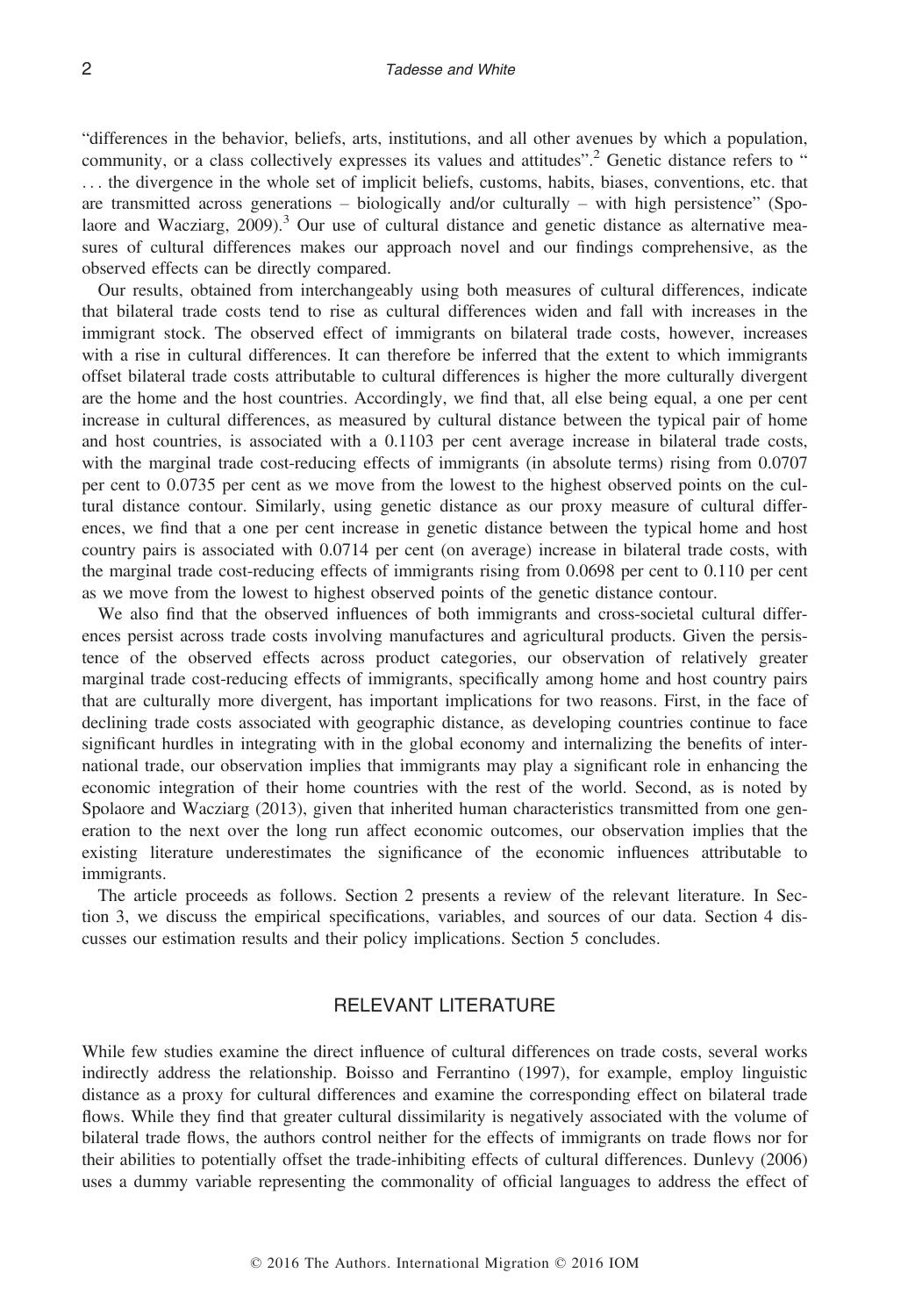cultural similarity on trade flows between the US and a number of immigrants' home countries. Using the observation of relatively higher positive influences of immigrants on US exports to home countries that use English or Spanish as an official language, Dunlevy asserts that immigrants counter the trade-inhibiting effects of cultural differences.<sup>4</sup>

More recent studies have examined the effects of cultural differences on trade flows by employing direct measures of cultural dissimilarity constructed using survey data and the flows of goods and services that embed and transmit culture. Cyrus (2012), for example, investigates the link between culture and bilateral trade by augmenting data from the IMF Direction of Trade Statistics with a single measure of cultural distance computed using data from the World Values Survey (WVS). Applying the gravity model to 90 countries, the author reports that culturally-distant country pairs trade less, implying that cultural distance imposes costs on trade that exceed corresponding opportunities for trade based on increased variety. Similarly, Tadesse and White (2010a) use WVS data to construct a measure of cultural distance that they describe as representative of cross-societal differences in shared norms, beliefs, traditions, and values. The authors examine the effects of cultural differences and immigrants on US state-level exports to 75 home countries and find that while state-level exports increase with a rise in the number of immigrants that reside in each state, greater cultural distance between the US and the immigrants' home countries corresponds with reduced export levels. Thus, the authors conclude that immigrants counter, at least in part, the exportinhibiting effects of cultural distance. In a related study, Tadesse and White (2010b) examine trade flows among nine OECD countries and 67 home countries and find greater cultural distance imposes economically significant and statistically-consistent negative effects on the intensive margins of trade both at aggregate and disaggregate levels. Most closely associated with the work presented here, examining the direct effects immigrants on bilateral trade costs, Tadesse and White (2015) find robust evidence indicating that immigrants reduce trade-related transaction costs.

Presenting "bilateral preferences" as a function of cultural proximity between trading partners, Disdier et al. (2009) argue that the use of trade in goods that embed and transmit culture has the advantages of larger changes over time as compared with cultural distance measures computed from a survey data. Thus, using trade in cultural goods as a proxy measure of cultural differences and examining its effects on bilateral trade flows, the authors report that cultural similarity has a positive and statistically significant influence on the volume of bilateral trade flows.

While relatively recent, using genetic distance as a proxy measure, examining the effects of culture differences on economic activity is not entirely new. Gorodnichenko and Roland (2010), for example, employ genetic distance data as an instrumental variable for the Hofstede (1980) cultural dimension of 'Individualism vs. Collectivism' and examine how individualism affects per-worker income, total factor productivity, and innovation. Guiso et al. (2009) employ genetic distance among European nations as a proxy measure of interpersonal trust. Examining its influence on bilateral trade flows, the authors find that a one standard deviation change in genetic distance corresponds with a 27 per cent reduction in the value of cross-border economic exchange.<sup>5</sup> Arguing that variation in migratory distance to various settlements across the globe affects genetic diversity and, thus, reflects the trade-off between the beneficial and the detrimental effects of diversity on productivity, Ashraf and Galor (2013) indicate that genetic diversity has a persistent hump-shaped effect on the economic development of African countries.

Spolaore and Wacziarg (2009 and 2013) employ genetic distance data to examine its influence on technology diffusion and economic development. Examining the influence of genetic distance on societies' positioning relative to the technological frontier, Spolaore and Wacziarg (2009) find strong evidence supporting the view that populations that are historically and culturally farther from innovators face greater hurdles to imitate and adopt new technologies due to the high costs of transactions associated with differences in values and norms, mistrust, and miscommunication. Discussing how inherited human characteristics (transmitted from one generation to the next within populations over the long run) affect economic outcomes, Spolaore and Wacziarg (2013) emphasize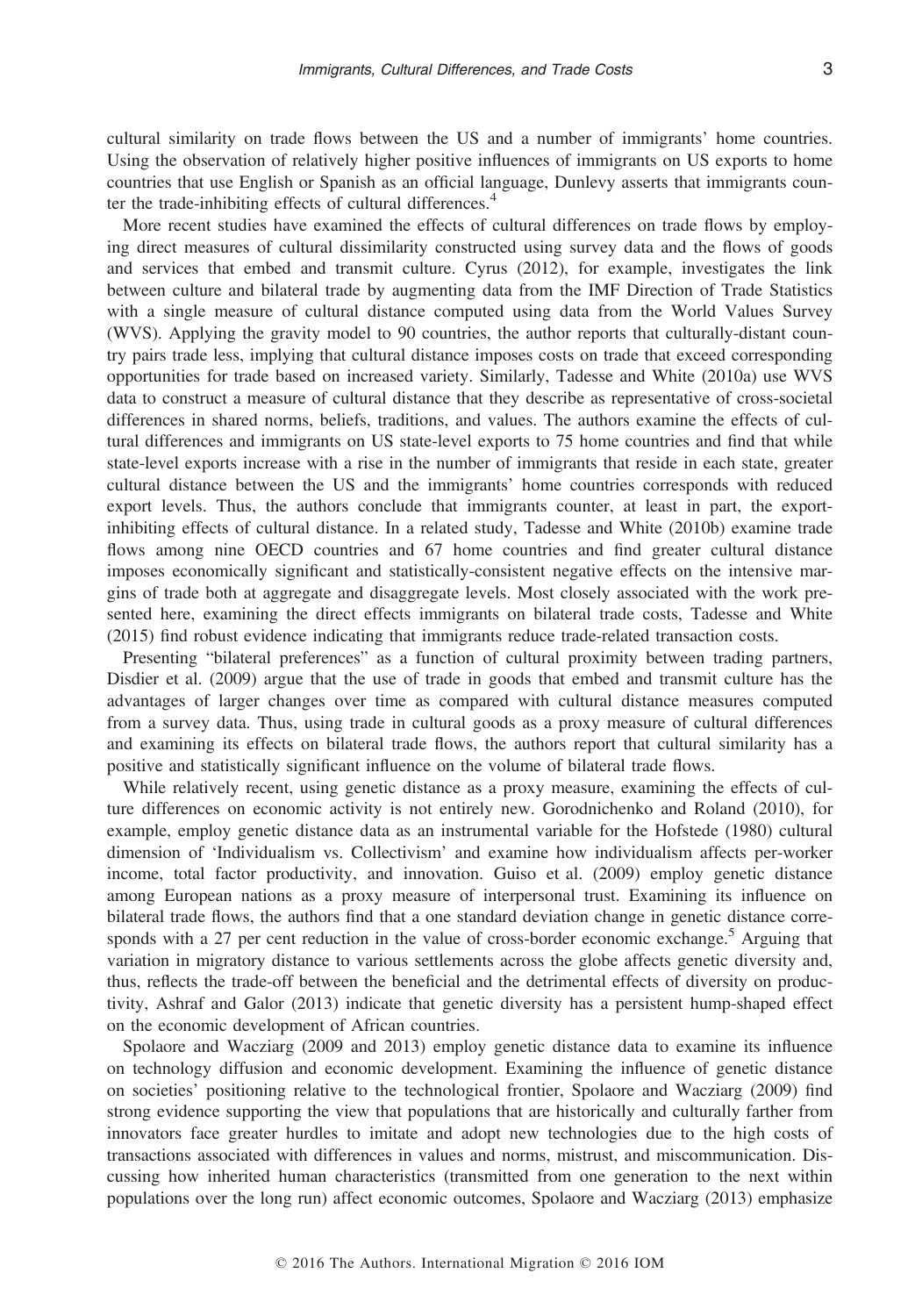the importance of focusing on populations rather than locations to understand the persistence and reversal of fortunes, and the spread of economic development.

While we point to the use of genetic distance, in a broad sense, and its ability to capture differences between populations that persist over generations as a justification for our use of genetic distance to represent cross-societal cultural differences, given the unsettled nature of the extent to which genetics determines culture, we also employ cultural distance – a related but time-varying measure – to address our question of primary interest: Does the influence of immigrants, in terms of reducing trade costs, rise with cultural difference? In this endeavour, our study is the first to simultaneously and directly examine the effects of cultural differences and immigrants on bilateral trade costs. Given the contentious and political nature of issues that immigration policy presents in many countries, our findings offer information that is directly relevant for public policy. Further, as trade costs are relevant both from the perspectives of consumers and firms, by providing a better understanding of the effects of culture differences on commercial relationships, our study paves ways for the formulation of commercial policy instruments.

### EMPIRICAL SPECIFICATION, DATA, AND VARIABLE CONSTRUCTION

Due to a lack of data on bilateral trade costs, using trade flows as their dependent variable series and measures of cultural differences and immigrants as control variables, previous studies have examined the potential trade-inhibiting effect of cultural differences. These studies broadly indicate that while an increase in the immigrant stock increases bilateral trade flows, greater cultural distance between the immigrants' home and host countries leads to a fall in the volume of trade flows both at the intensive and extensive margins. However, given that trade costs are not used as the dependent variable series, the results from these studies fail to corroborate the hypothesis that cultural distance increases trade costs. They also fail to substantiate the notion that immigrants offset trade costs associated with cultural differences. Thus, beyond the indirect inference that through their pro-trade effects immigrant may partially or fully counter the trade cost-increasing effects of cultural dissimilarity, the existing literature (in which trade flows were used as the dependent variable series) doesn't indicate the degree to which cultural differences increase trade costs or the extent to which immigrants counter the corresponding effects.

We overcome this shortcoming of the existing literature by using the first *ad valorem* tariff equivalent comprehensive estimates of bilateral trade costs involving 166 country pairs – of which 19 are OECD countries that host immigrants from the other OECD countries and from 147 non-OECD home countries – during the period from 1995 through 2010. The data are from Arvis et al. (2013) who derive the estimates using the inverse form of the gravity model while incorporating information on each country's bilateral export and import flows with domestic production levels.<sup>6</sup> Immigrant stock data are from the OECD (2015). All other variables, with the exception of the cultural distance and genetic distance measures, to be discussed below, are from the CEPII Gravity database (CEPII, 2015).

#### The cultural distance measure

Our measure of the cultural distance between each of the host and its trading partner home countries in our sample is computed following Tadesse and White (2010a) using data from the WVS. Conducted between 1998 and 2010, the WVS questionnaires elicit respondents' views on a wide variety of topics. Factor analysis is then employed to categorize responses (and, thus, respondents) along two dimensions of culture: Survival vs. Self-expression values (SSE) and Traditional vs. Secular-rational authority (TSR). Together, the dimensions explain more than 70 per cent of the crosscultural variance on scores of specific values (Inglehart and Baker, 2000).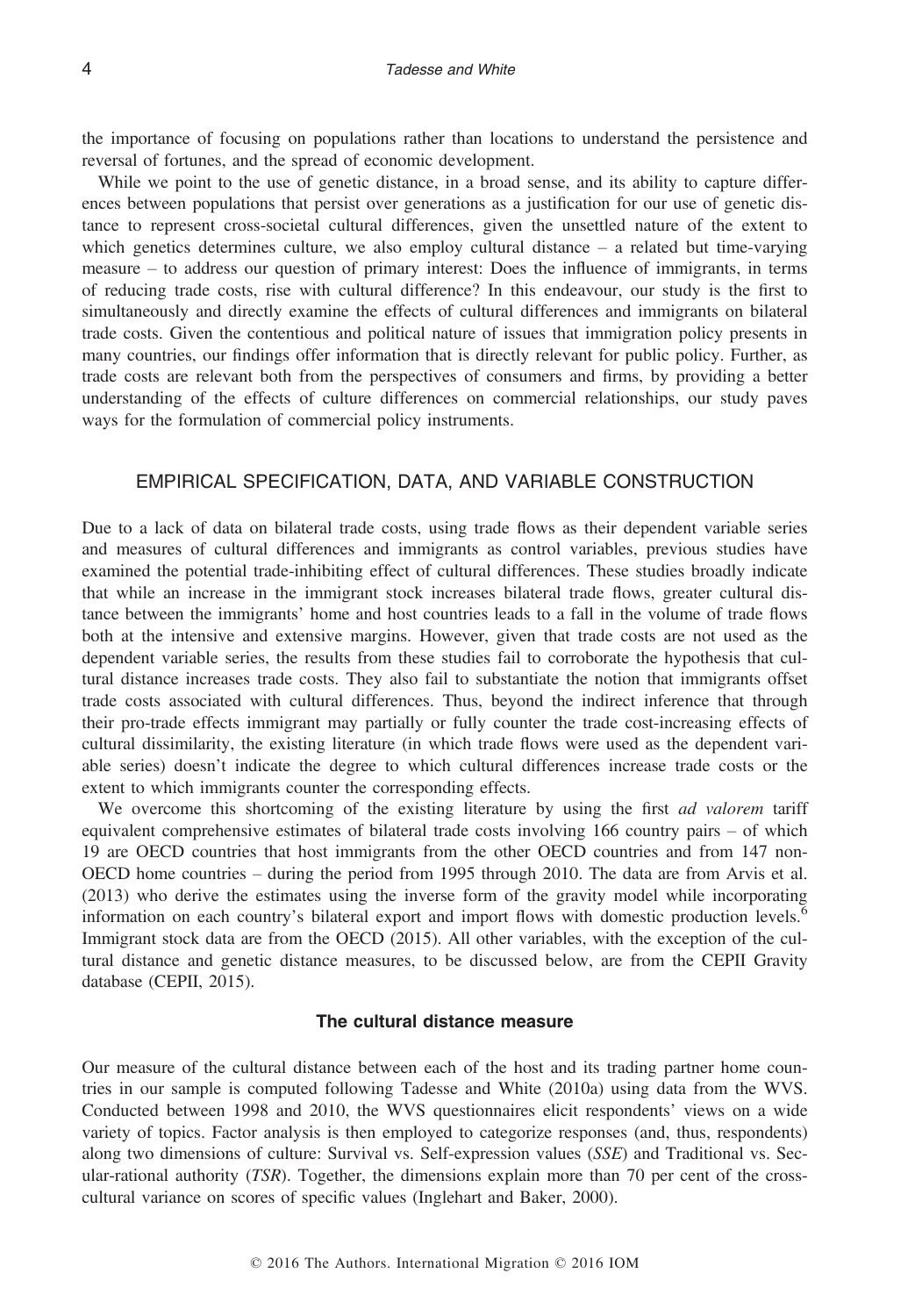Societies that are characterized as more survival-oriented commonly emphasize hard work and self-denial and seek to achieve economic and physical security. Often, individuals in these societies hold the perception that foreigners and outsiders are threatening and view ethnic diversity and cultural change very negatively. This corresponds, for example, with an intolerance of homosexuals and minorities as well as an adherence to traditional gender roles. Such societies are often characterized by general authoritarian political outlooks. Societies that place greater emphasis on selfexpression values, however, hold opposing views. The rationale is that when economic security and physical security are commonplace, cultural diversity begins to be appreciated and sought out. This cultivates tolerance towards deviations from traditional gender roles and sexual norms as well as greater support for equal rights.

On the other hand, more traditional societies tend to show greater deference to the authority of the nation, a god, or family. In fact, such deference is viewed as important or as a general expectation. In these societies, it is common for individuals to adhere to family or communal obligations, to express a high degree of national pride and/or to have a nationalistic outlook, and to show obedience to religious authority. Furthermore, large families are common, as large numbers of children are viewed as a positive or desirable achievement, and fertility rates tend to be high, while divorce, abortion, euthanasia, suicide are all viewed negatively. Societies that are more secularrational-focused generally hold opposing views from those of individuals in traditional societies. Often, individuals in secular-rational societies adhere to rational-legal norms and emphasize economic accumulation and individual achievement.

Using the TSR and SSE values, we compute a time-varying measure of the cultural distance  $(CDIST_{ii})$  between each of the home and host countries in our study as the square root of the squared average of the sum of the differences between the respective values between the corresponding host and home country pairs:  $CDIST_{ijt} = \sqrt{(\overline{TSR}_{jt} - \overline{TSR}_{it})^2 + (\overline{SSE}_{jt} - \overline{SSE}_{it})^2}$ . Given that the data used to compute the corresponding measures have been updated from the WVS corresponding to the years, 1995-1998, 1999-2004, 2005-2008, and 2010-2012, while not necessarily annual, the resulting cultural distance measures are time-varying.<sup>7</sup>

#### The genetic distance measure

Spolaore and Wacziarg (2009) suggest that human genetic distance can be viewed as a summary measure of very long-term divergence in traits that are inter-generationally transmitted across populations. Using Nei's (1972) approach, the authors compute their measure of the genetic distance (GD<sub>xy</sub>) between two populations, x and y, as  $D_{ij} = -\ln(I)$ , where the genetic identity (I), for any single locus with n alleles is calculated as  $\frac{J_{xy}}{\sqrt{J_xJ_y}}$ . In the specification,  $J_x = \sum_{i=1}^n \rho_{ix}^2$ ,  $J_y = \sum_{i=1}^n \rho_{iy}^2$ and  $J_{xy} = \sum_{i=1}^{n} \rho_{ix}\rho_{iy}$  are, respectively, the arithmetic means of the normalized identity of genes (i.e. a kinship coefficient) between populations x and y over all loci. The variables  $\rho_{ix}$  and  $\rho_{iy}$  represent the frequencies of the i<sup>th</sup> alleles for populations x and y, respectively. Accordingly, if x and y have identical allele frequencies,  $I$  will be equal to 1, and if x and y share no alleles at all, then  $I$ will equal 0, making the measure of genetic distance between populations in two countries to range in value from 0 (for identical populations) to infinity (for entirely dissimilar populations).

According to Nei (1972), genetic variation between populations can result from genetic drift, isolation of populations, and selective pressures impacting genetic loci of populations. Thus, we argue that, reflective of a divergence in expectations and preferences of individuals and societies in different countries, greater cultural differences (i.e. genetic distance) may be associated with higher transaction costs. However, it is important to note that historically many countries have had mixed ethnicities. The growth in immigration, specifically during recent decades, also implies that several countries have become ethnically, and therefore genetically, more diverse, making the extent to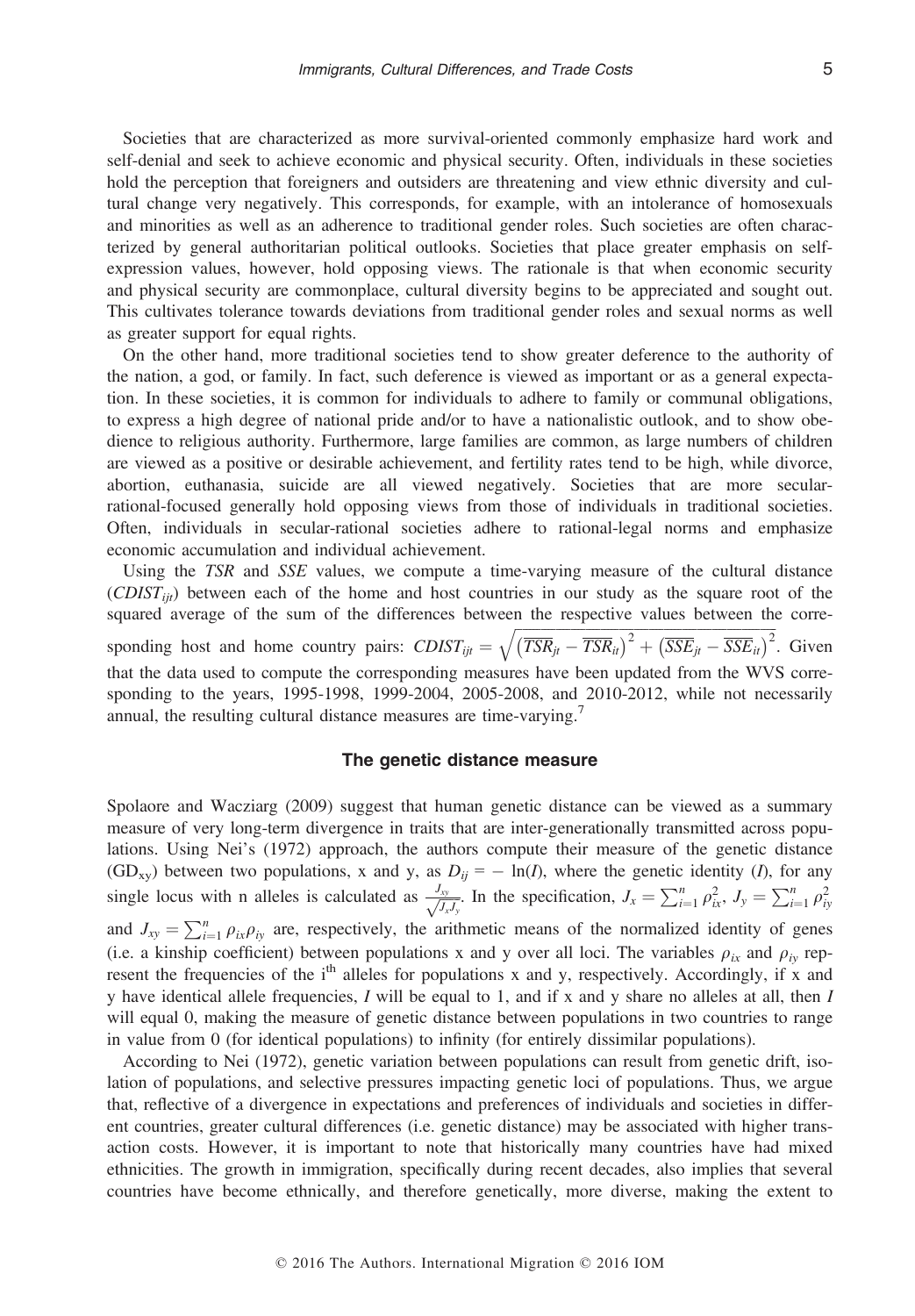which genetics determines culture vary significantly across different populations. In addition, despite the presence of a strong correlation between the genetic distance and cultural distance variables, which we use as alternative measures of cultural differences, given the persistent nature of cultural differences as represented by genetic distance and the temporal nature of the differences captured by cultural distance, the degree to which both measures reflect the effects of cultural differences on economic activity may vary.

### The empirical model and control variables

To address our research question, we estimate a regression of the bilateral trade costs between the pairings of home and host countries in our sample while controlling for our variables of interest. The dependent variable series,  $TC_{ii}$ , includes three different measures of *ad valorem* tariff equivalent trade costs: i) the costs of trade faced by exporters or importers in country i during year t that are associated with trading all products, and the disaggregated values corresponding with trading ii) manufactured goods and iii) agricultural products. Equation (1) summarizes our empirical model.

$$
\ln TC_{ijt} = \alpha_0 + \beta_1 \ln CD_{ijt} + \beta_2 \ln IM_{ijt} + \beta_3 (\ln CD_{ijt} \times \ln IM_{ijt}) + \beta_x \mathbf{x}_{ijt} + \epsilon_{ijt} \tag{1}
$$

Of primary interest are the signs, relative magnitudes, and statistical significance of  $\beta_1$ ,  $\beta_2$ , and  $\beta_3$  – the coefficients of the variables representing the logs of cultural differences (as measured by cultural distance or genetic distance),  $lnCD_{ii}$ , the stocks of immigrants,  $lnIM_{ii}$ , and their interaction term ( $lnCD_{ii} \times lnIM_{ii}$ ). Following the literature that examines the effects of the respective variables on the volume of bilateral trade flows, *a priori* we expect the coefficients of the cultural distance and immigrant stock variable to be positive  $(\beta_1 > 0)$  and negative  $(\beta_2 < 0)$ , respectively, indicating that, all else being equal, a rise in cross-societal cultural dissimilarities corresponds with higher trading costs and that a greater immigrant stock corresponds with a fall in bilateral trade costs. The coefficient of the interaction term, however, may take positive  $(\beta_3 > 0)$  or negative  $(\beta_3 < 0)$  values depending on the relative magnitudes of the trade cost-increasing effect of cultural differences and the corresponding trade cost-reducing effect of the immigrant stock.

Our specification has an added benefit in that it enables us to quantify the marginal trade cost reduction effects of the immigrant stock at various levels of cultural differences and, hence, to identify whether the observed effect rises or falls as cultural difference increases from its lowest to highest values.<sup>8</sup>

The vector  $X$  includes additional explanatory variables that, theoretically, influence bilateral trade costs. Included among these control variables are measures of transportation costs,  $GD_{ii}$ , which are represented by the geodesic distance between trading partners (CEPII, 2014), and economic remoteness,  $REM_{ii}$ , which is included to represent multilateral resistance. The economic remoteness variable is calculated, following Head and Ries (1998) and using World Bank (2014) data, as  $REM_{it} = 1 / \sum_{k=1}^{K} [(Y_{kt}/Y_{wt})/GD_{ik}],$  where  $Y_{wt}$  is gross world product, and k identifies potential non-country j trading partners for country i.<sup>9</sup> An analogous variable is included in our empirical specification to represent country j's economic remoteness. To account for additional geographic impediments to bilateral trade, we also include two dummy variables  $(LLK<sub>i</sub>$  and  $LLK<sub>i</sub>)$ that identify whether immigrants' home and host countries, respectively, are landlocked. Additionally, to control for the effects of variables that theoretically are expected to lower trade costs, we include four dummy variables that indicate whether the trading partners share a common border  $(CBD_{ii})$ , have a common language  $(LNG_{ii})$ , have (or had) a colonial relationship  $(COL_{ii})$ , or are parties to one or more multilateral trade agreement  $(MTA_{ii})$ . Data for all of the six dummy variables are obtained from the CEPII (2015). Table 1 presents summaries of the descriptive statistics for all variables.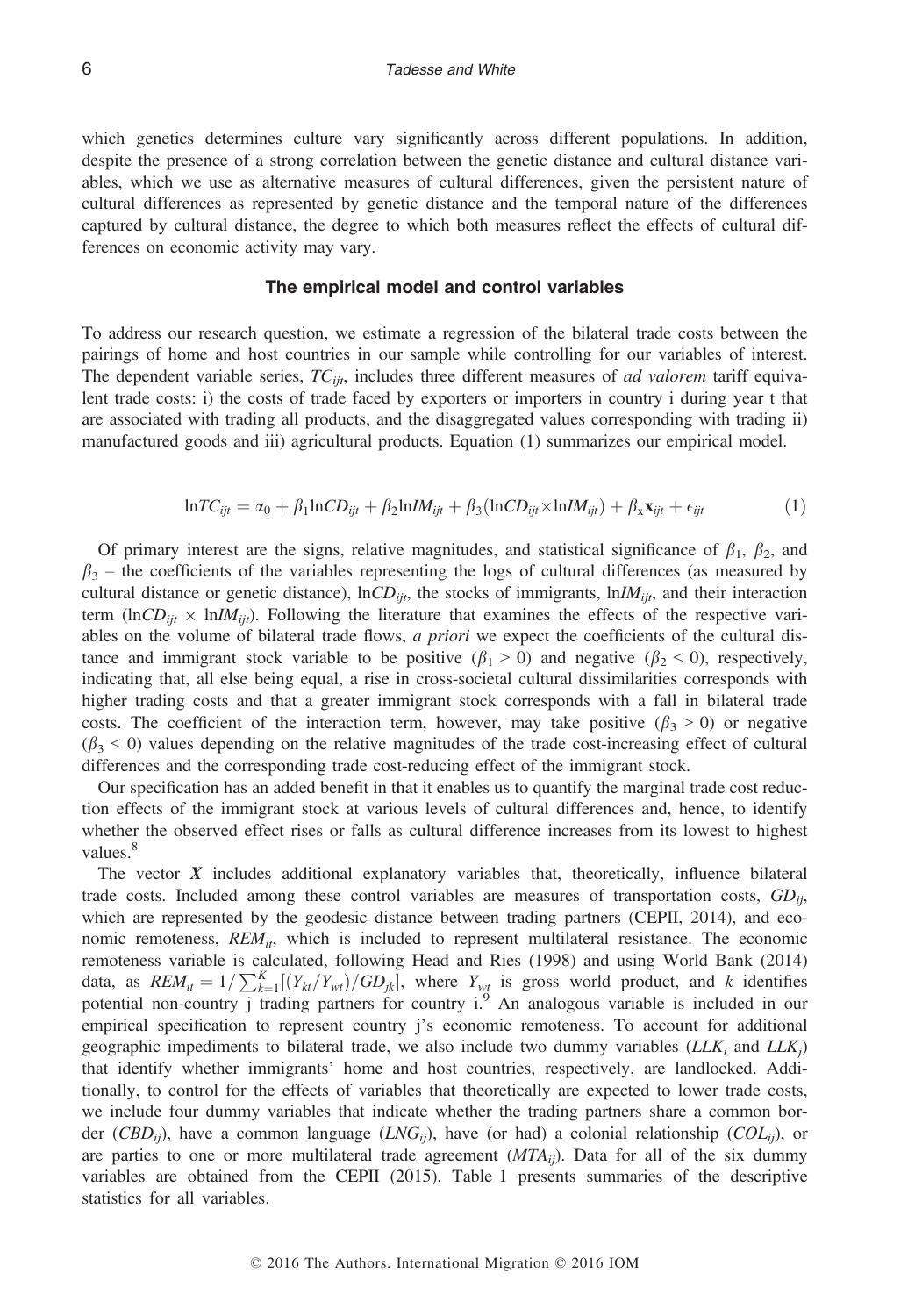To gain a better understanding of the determinants of the bilateral trade cost series, we start our discussion by looking at the descriptive statistics presented in Table 1. Of particular interest are the average values of bilateral trade costs, cultural distance, genetic distance, and the stocks of immigrants. The average ad valorem tariff equivalent total bilateral trade costs between the typical pair of host and home countries is 203.81 per cent, with the corresponding mean values for trade in manufactured and agricultural goods being 195.13 per cent and 264.58 per cent respectively. This indicates that, on average, trade in agricultural products is typically subject to significantly higher trade costs than manufactured goods. Varying from 0.0721 to 4.6852, the average cultural distance measure between two pairs of the trading partners in our study is estimated at 2.174. The average number of immigrants from a given home country that reside in the typical OECD host country is 44,547. Additionally, ranging from as low as 0 (no genetic differences) to 522.43 (the maximum value for the countries in our sample), the average weighted Nei genetic distance between the typical host and home countries in our sample is 135.29.

Looking at the control variables, we find that the typical host-home country pair is, on average, about 7,039 kilometers apart, with the average values for the multilateral resistance terms (i.e. the economic remoteness variables) being 5,334.04 for the typical home country and 3,556.43 for the typical host country. We also see that 19.01 per cent of the home countries in our sample are landlocked while only 10.75 per cent of the host countries lack direct access to a sea port. Further, about 2.3 per cent of the home and host country pairs in our sample share a common border, 11.58 per cent have a common official language(s), 4.62 per cent of the home and host country pairs had (or have) colonial relationships, and about 22.6 per cent of the pairs are parties to one or more mutual trade agreements that are expected to contribute to reduced bilateral trade costs.

### ESTIMATION RESULTS

We estimate equation (1) using panel fixed and random effects approaches and the multilevel mixed effects random coefficients model. We report results obtained from the panel random effects generalized least squares approach.<sup>10</sup> To account for variability in both bilateral trade costs and the stocks of immigrants across the home-host country pairs in different regions – hence, the potential sensitivity of the results – we also employ the multilevel mixed effects random coefficient model and use the corresponding results as a robustness check. Starting with the bare-bone version of our model and sequentially adding our variables of interest and their interaction term, we estimate several iterations of equation (1). First, with the notion that while cultures may gradually change over time (particularly given the increasing integration of world economies), we address our question by using the timevarying composite measure of cultural differences, calculated from the various waves of the WVS data (Inglehart et al., 2004).<sup>11</sup> Then, we address our question by replacing the time-varying cultural distance measure with our measure of genetic distance. Table 2 and Table 3 present results obtained when using the respective measures of cultural differences. Column (a) of both tables presents results obtained when estimating the bare-bone version of our regression model. Corresponding results obtained when considering variation in the influences of our measures of cultural differences and the stocks of immigrants, with and without the interaction term between each of the cultural difference measures and the immigrant stock variable, are presented in columns (b) through (d).

#### Do immigrants offset the influence of cultural differences on bilateral trade costs?

Looking across the specifications at the coefficients of the cultural distance variable, we find that, regardless of the measure of trade costs evaluated and the specification used, the variable retains a consistently positive and statistically significant coefficient, although with some variation in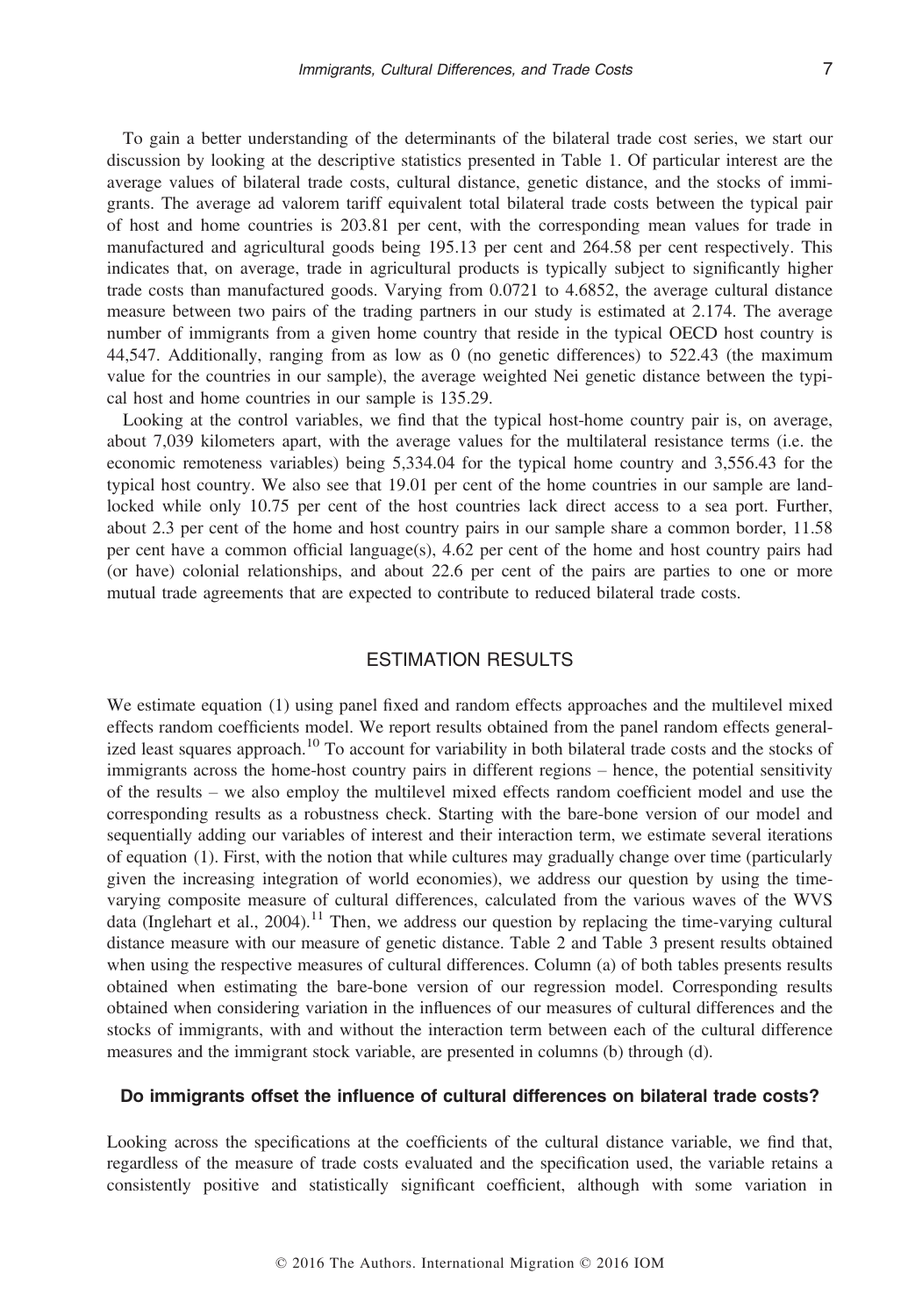| ۰       |  |
|---------|--|
| ı<br>U. |  |
|         |  |
| Ξ       |  |
|         |  |
|         |  |

PANEL DESCRIPTIVE STATISTICS OF THE VARIABLES IN THE MODEL PANEL DESCRIPTIVE STATISTICS OF THE VARIABLES IN THE MODEL

| Variables                                              |                                            | Mean               | Std. Dev.                                | İin                                             | Max                                        | Observations                                                         |
|--------------------------------------------------------|--------------------------------------------|--------------------|------------------------------------------|-------------------------------------------------|--------------------------------------------|----------------------------------------------------------------------|
| <b>Total Trade Costs</b>                               | etween<br>overall<br>within<br>≏           | 203.8129           | 36.67618<br>23.2416<br>22.8174           | 0.1865<br>15.9975<br>$-108.5421$                | 666.1232<br>078.267<br>,020.64             | $T$ -bar = 7.4474<br>$N = 16,146$<br>$n = 2,168$                     |
| Manufacturing<br>Trade Costs                           | etween<br>overall<br>ᅀ                     | 195.1329           | 118.2473<br>118.6002                     | 0.7144<br>13.4921                               | 980.5485<br>760.3045<br>635.7199           | $T$ -bar = 7.349<br>$N = 15,521$<br>$n = 2,112$                      |
| Trade Costs<br>Agricultural                            | etween<br>overall<br>within<br>within<br>ഛ | 264.5806           | 36.8409<br>144.8674<br>51.1511<br>46.896 | $-102.3896$<br>25.0272<br>38.1101<br>$-114.974$ | 768.8652<br>,320.59<br>1,194.7             | $T-bar = 7.112$<br>$N = 11,557$<br>$n = 1,625$                       |
| In Immigrants ijt                                      | etween<br>overall<br>within<br>ᅀ           | 44.5478            | 331.3275<br>230.5921                     | $\circ$                                         | 9581.502<br>2209.585<br>1746.54            | $-$ -bar = 7.4474<br>$N = 16,146$<br>$n = 2,168$                     |
| In Cultural<br>Distance                                | between<br>overall                         | 2.1741             | 0.9433<br>62.2311<br>0.9717              | 0.0721<br>2642.167<br>0.08                      | 4.6852<br>4.6852                           | $n = 1,186$<br>$N = 9,318$                                           |
| Distance <sub>i</sub><br>In Genetic<br>$(Index)_{ijt}$ | between<br>overall<br>within<br>within     | 135.2926           | 0.1354<br>08.1081<br>117.3851            | 135.2926<br>1.2732<br>$\circ$<br>O              | 3.2906<br>522.4349<br>522.4349<br>135.2926 | $T$ -bar = 7.8567<br>$T-bar = 7.4474$<br>$N = 16,146$<br>$n = 2,168$ |
| Borders <sub>ij</sub><br>National<br>Common            | etween<br>overall<br>within<br>Q           | 0.0237             | 0.1522<br>0.141<br>$\circ$               | 0.0237<br>0                                     | 0.0237                                     | $T$ -bar = 7.4474<br>$N = 16,146$<br>$n = 2,168$                     |
| Language <sub>ij</sub><br>In Economic<br>Official      | netween<br>overall<br>betwee<br>within     | 0.1158<br>5,334.04 | 0.3492<br>2,473.948<br>0.32              | 0.1158<br>,183.669<br>$\circ$                   | 0.1158<br>11,728.15                        | $-$ bar = 7.4474<br>$N = 16,146$<br>$N = 16,146$<br>$n = 2,168$      |
| Remoteness<br>In Economic<br>(Home) <sub>it</sub>      | overall<br>between<br>overall<br>within    | 3,556.434          | 84.1136<br>2,458.217<br>2,796.09         | 4,714.696<br>,183.669<br>,201.202               | 11,728.15<br>5,775.7<br>10,905.2           | $-$ -bar = 7.4474<br>$N = 16,146$<br>$n = 2,168$                     |
| Remoteness<br>(Host) <sub>it</sub><br>In Geodesic      | between<br>within                          |                    | 56.2037<br>2,336.228                     | 3,298.692<br>1,201.637                          | 3,705.354<br>10,902.8                      | $T$ -bar = 7.4474<br>$n = 2,168$                                     |
| Distance <sub>ii</sub>                                 | between<br>overall<br>within               | 7,039.327          | 4,421.225<br>4,243.991                   | 160.9283<br>160.9283<br>7,039.327               | 7,039.327<br>19,516.56<br>19,516.56        | T-bar = $7.4474$<br>$N = 16,146$<br>$n = 2,168$                      |

Г

┱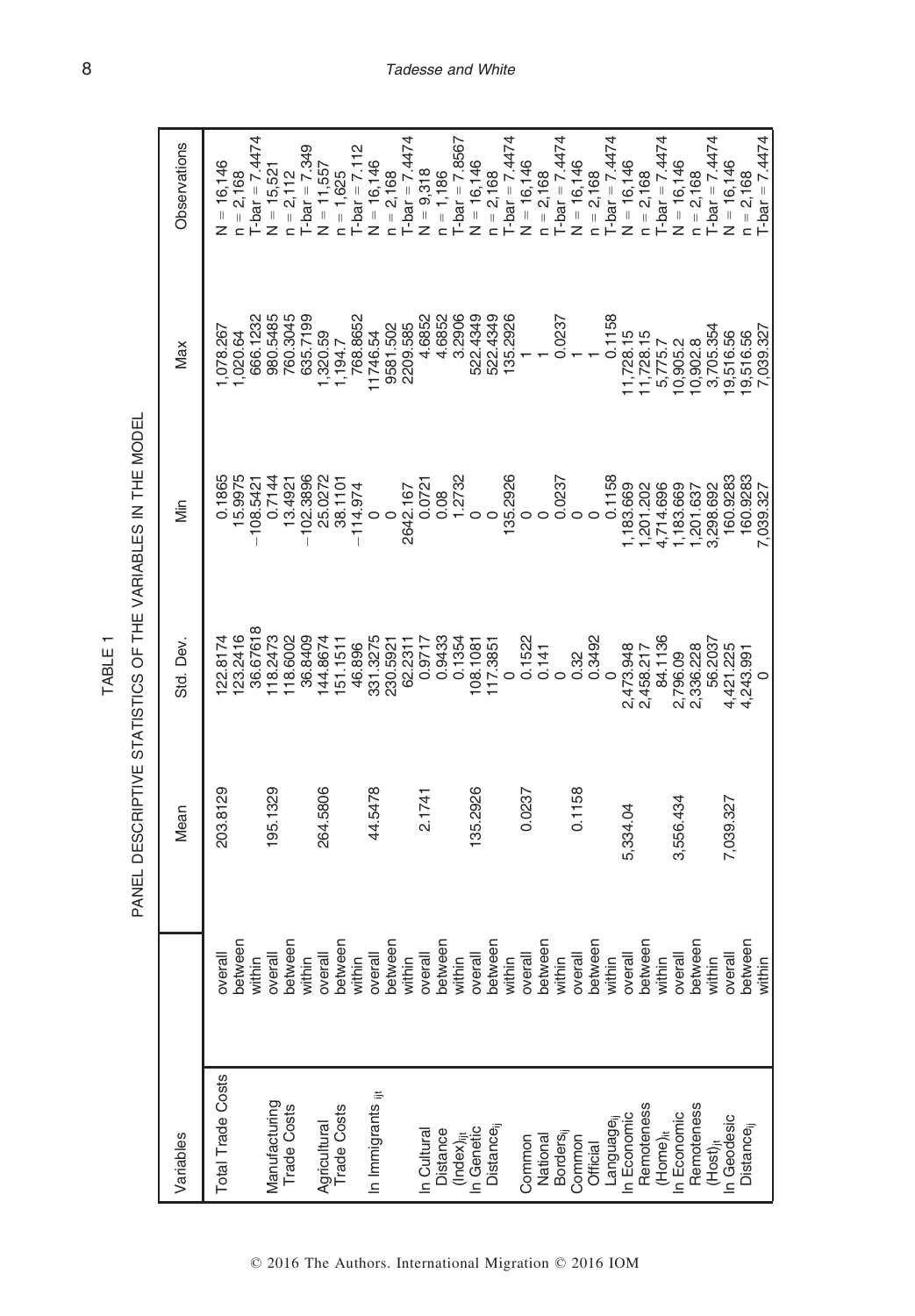|                          |                                                                                                                      |        | TABLE 1     |                        |        |                                                                                        |
|--------------------------|----------------------------------------------------------------------------------------------------------------------|--------|-------------|------------------------|--------|----------------------------------------------------------------------------------------|
|                          |                                                                                                                      |        | (CONTINUED) |                        |        |                                                                                        |
| Variables                |                                                                                                                      | Mean   | Std. Dev.   | Niin                   | Max    | Observations                                                                           |
| Landlocked               |                                                                                                                      | 0.1918 | 0.3937      |                        |        | $N = 16,146$                                                                           |
| (Home)                   |                                                                                                                      |        | 0.4013      |                        |        |                                                                                        |
|                          | overall<br>between<br>between<br>within<br>overall<br>between<br>between<br>overall<br>overall<br>overall<br>overall | 0.1076 |             | 0.1918                 | 0.1918 | $n = 2,168$<br>$T-bar = 7.4474$<br>$N = 16,146$                                        |
| Landlocked<br>(Host)     |                                                                                                                      |        |             |                        |        | $n = 2,168$                                                                            |
|                          |                                                                                                                      |        |             |                        | 0.1076 |                                                                                        |
| Mutual Trade             |                                                                                                                      | 0.2261 |             | $0.076$<br>$0.0000000$ |        | T-bar = 7.4474<br>N = 16,146<br>n = 2,168<br>T-bar = 7.4474<br>N = 16,146<br>n = 2,168 |
| Agreement <sub>iit</sub> |                                                                                                                      |        |             |                        |        |                                                                                        |
|                          |                                                                                                                      |        |             |                        | 1.1636 |                                                                                        |
| Past Colonial            |                                                                                                                      | 0.0462 |             |                        |        |                                                                                        |
| Relationshipij           |                                                                                                                      |        |             |                        |        |                                                                                        |
|                          |                                                                                                                      |        |             | 0.0462                 | 0.0462 | $T-bar = 7.4474$                                                                       |
|                          |                                                                                                                      |        |             |                        |        |                                                                                        |

© 2016 The Authors. International Migration © 2016 IOM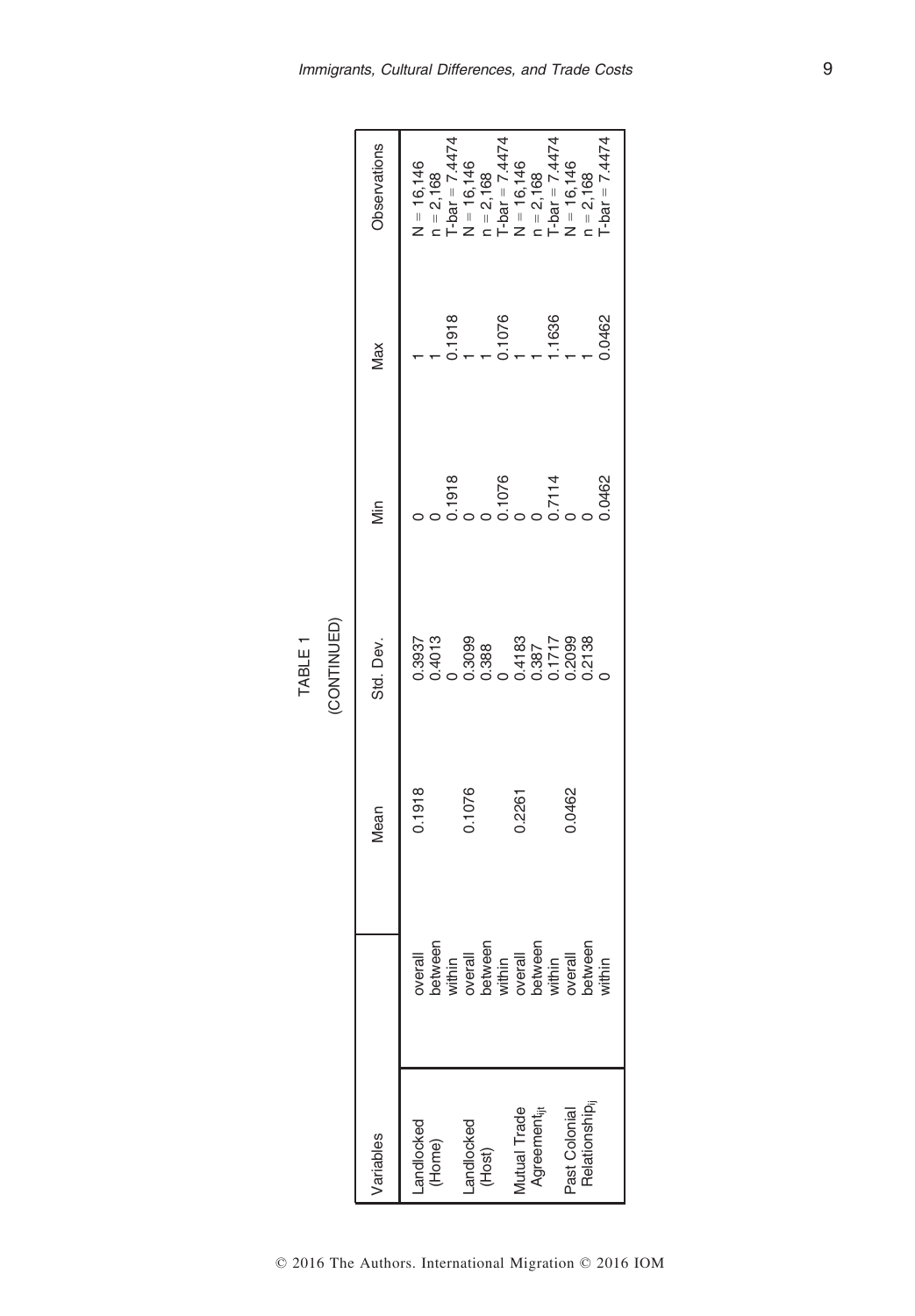| ╲<br>٢ |
|--------|
|        |
|        |
| г      |

TRADE COSTS, CULTURAL DISTANCE AND IMMIGRANTS: RESULTS FROM PANEL RANDOM EFFECTS ESTIMATION TRADE COSTS, CULTURAL DISTANCE AND IMMIGRANTS: RESULTS FROM PANEL RANDOM EFFECTS ESTIMATION

|                                |               |              | <b>Total Trade Costs</b> |               |               |              | Manufactures Trade Costs |                    |               |             | Agricultural Products Trade Costs |              |
|--------------------------------|---------------|--------------|--------------------------|---------------|---------------|--------------|--------------------------|--------------------|---------------|-------------|-----------------------------------|--------------|
| Variables                      | $\widehat{a}$ |              | $\circledcirc$           | €             | $\widehat{a}$ | ê            | $\circledcirc$           | $\widehat{\sigma}$ | $\widehat{a}$ | ê           | T                                 | €            |
| Landlocked                     | $0.314***$    | $0.329***$   | $0.210***$               | $0.210***$    | $0.296***$    | $0.307***$   | $0.186***$               | $0.186***$         | $0.306***$    | $0.306***$  | $0.218***$                        | $0.220***$   |
| (Home)                         | (0.0230)      | (0.0327)     | (0.0280)                 | (0.0280)      | (0.0242)      | (0.0346)     | (0.0296)                 | (0.0296)           | (0.0283)      | (0.0400)    | (0.0341)                          | (0.0341)     |
| Landlocked <sub>i</sub> (Host) | $0.224***$    | $0.210***$   | $0.179***$               | $0.179***$    | $0.215***$    | $0.213***$   | $0.175***$               | $0.175***$         | $0.376***$    | $0.346***$  | $0.313***$                        | $0.317***$   |
|                                | (0.0261)      | (0.0342)     | (0.0291)                 | (0.0291)      | (0.0275)      | (0.0358)     | (0.0304)                 | (0.0304)           | (0.0310)      | (0.0397)    | (0.0338)                          | (0.0339)     |
| In Geodesic Dis-               | $0.209***$    | $0.208***$   | $0.162***$               | $0.162***$    | $0.229***$    | $0.227**$    | $0.181***$               | $0.181***$         | $0.225***$    | $0.256***$  | $0.214***$                        | $0.214***$   |
| tance <sub>ij</sub>            | (0.0160)      | (6.0179)     | (0.0153)                 | (0.0153)      | (0.0167)      | (0.0188)     | (0.0160)                 | (0.0160)           | (0.0167)      | (0.0195)    | (0.0168)                          | (0.0168)     |
| In Economic                    | $0.240***$    | 0.0300       | $0.0782***$              | $0.0779***$   | $0.218***$    | 0.00610      | $0.0566**$               | $0.0556**$         | 0.0199        | $0.136***$  | $0.0772***$                       | $0.0840***$  |
| Remoteness                     | (0.0226)      | (0.0264)     | (0.0228)                 | (0.0229)      | (0.0238)      | (0.0278)     | (0.0239)                 | (0.0240)           | (0.0240)      | (0.0291)    | (0.0252)                          | (0.0252)     |
| In Economic                    | 0.0170        | $-0.0902***$ | $0.0769**$               | 0.0770***     | 0.00248       | $-0.0938***$ | $0.0810***$              | $0.0811***$        | $-0.0804***$  | $-0.209***$ | $-0.0160$                         | $-0.0155$    |
| Remoteness                     | (0.0204)      | (0.0268)     | (0.0232)                 | (0.0232)      | (0.0215)      | (0.0283)     | (0.0244)                 | (0.0244)           | (0.0223)      | (0.0298)    | (0.0261)                          | (0.0261)     |
| <b>Common National</b>         | $-0.636***$   | $-0.537***$  | $-0.433***$              | $-0.435***$   | $-0.602***$   | $-0.488***$  | $-0.368***$              | $-0.372***$        | $-0.644***$   | $-0.533***$ | $-0.386***$                       | $-0.410***$  |
| Borders <sub>ij</sub>          | (0.0708)      | (0.0700)     | (0.0591)                 | (0.0595)      | (0.0733)      | (0.0730)     | (0.0617)                 | (0.0621)           | (0.0695)      | (0.0740)    | (0.0630)                          | (0.0633)     |
| Common Official                | $-0.0422**$   | $-0.0330*$   | $0.0419*$                | $0.0418*$     | $-0.0275**$   | $-0.0287**$  | $0.0540**$               | $0.0538**$         | $-0.0878***$  | $-0.109**$  | $-0.0182*$                        | $-0.0182***$ |
| Language <sub>ij</sub>         | (0.0200)      | (0.0219)     | (0.0256)                 | (0.0256)      | (0.0117)      | (0.0139)     | (0.0173)                 | (0.0373)           | (0.0329)      | (0.0464)    | (0.0095)                          | (0.00596)    |
| Past Colonial                  | $-0.364***$   | $-0.233***$  | $-0.0675$                | $-0.0677$     | $-0.381***$   | $0.235***$   | $-0.0554$                | $-0.0560$          | $-0.238***$   | $-0.233***$ | $-0.0393$                         | $-0.0426$    |
| Relationship                   | (0.0474)      | (0.0581)     | (0.0493)                 | (0.0493)      | (0.0495)      | (0.0606)     | (0.0514)                 | (0.0214)           | (0.0472)      | (0.0614)    | (0.0524)                          | (0.0524)     |
| Mutual Trade                   | $-0.135***$   | $-0.163***$  | $-0.129***$              | $-0.129***$   | $-0.148***$   | $0.179***$   | $-0.141***$              | $-0.141***$        | $-0.130***$   | $-0.139***$ | $-0.0988***$                      | $-0.0981***$ |
| Agreement <sub>it</sub>        | (0.00679)     | (0.00719)    | (0.00724)                | (0.00724)     | (0.00754      | 0.00800      | (0.00804)                | (0.0804)           | (0.00732)     | (0.00784)   | (0.00781)                         | (0.00781)    |
| In Cultural Dis-               |               | $0.152***$   | $0.147***$               | $0.142***$    |               | $0.172***$   | $0.163***$               | $0.168***$         |               | $0.0789***$ | $0.0803***$                       | $0.119***$   |
| tance (Index) <sub>iit</sub>   |               | (0.0114)     | (0.0108)                 | (0.0143)      |               | (0.0125)     | (0.0118)                 | (0.0155)           |               | (0.0121)    | (0.0114)                          | (0.0157)     |
| In Immigrants <sub>iit</sub>   |               |              | $0.0730***$              | $0.0725***$   |               |              | $0.0806***$              | $-0.0790***$       |               |             | $0.0968***$                       | $-0.0870***$ |
|                                |               |              | (0.00305)                | (0.00421)     |               |              | (0.00335)                | (0.00460)          |               |             | (0.00368)                         | (0.00459)    |
| In Cultural Dis-               |               |              |                          | $0.000712***$ |               |              |                          | $0.00225**$        |               |             |                                   | $0.0156***$  |
| $tance_{ij} \times ln$         |               |              |                          | (0.000400)    |               |              |                          | (0.00179)          |               |             |                                   | (6.6439)     |
| Immigrants <sub>ijt</sub>      |               |              |                          |               |               |              |                          |                    |               |             |                                   |              |
| Constant                       | $1.190***$    | $3.554***$   | $2.334***$               | $2.335***$    | $1.285***$    | $3.583***$   | $2.294***$               | $2.298***$         | $4.398***$    | 5.999***    | $4.503***$                        | $4.528***$   |
|                                | (0.216)       | (0.267)      | (0.231)                  | (0.231)       | (0.228)       | (0.282)      | (0.243)                  | (0.244)            | (0.235)       | (0.297)     | (0.259)                           | (0.259)      |
| Wald Chi-Square                | 2,261         | 1,686        | 2,732                    | 2,733         | 2,124         | 1,639        | 2,667                    | 2,669              | 1,344         | 1,096       | 2,064                             | 2,077        |
| $\sigma_{\rm c}$               | 0.408         | 0.370        | 0.311                    | 0.311         | 0.419         | 0.382        | 0.321                    | 0.321              | 0.396         | 0.392       | 0.333                             | 0.333        |
| $\delta_{\rm e}$               | 0.147         | 0.128        | 0.128<br>0.855           | 0.128         | 0.160         | 0.142        | 0.142                    | 0.142              | 0.141         | 0.134       | 0.132                             | 0.132        |
| Ê                              | 0.885         | 0.892        |                          | 0.855         | 0.873         | 0.878        | 0.837                    | 0.837              | 0.888         | 0.896       | 0.864                             | 0.864        |
| No. of Observa-                | 16,146        | 9,318        | 9,294                    | 9,294         | 15,521        | 9,156        | 9,134                    | 9,134              | 11,557        | 7,984       | 7,972                             | 7,972        |
| tions                          |               |              |                          |               |               |              |                          |                    |               |             |                                   |              |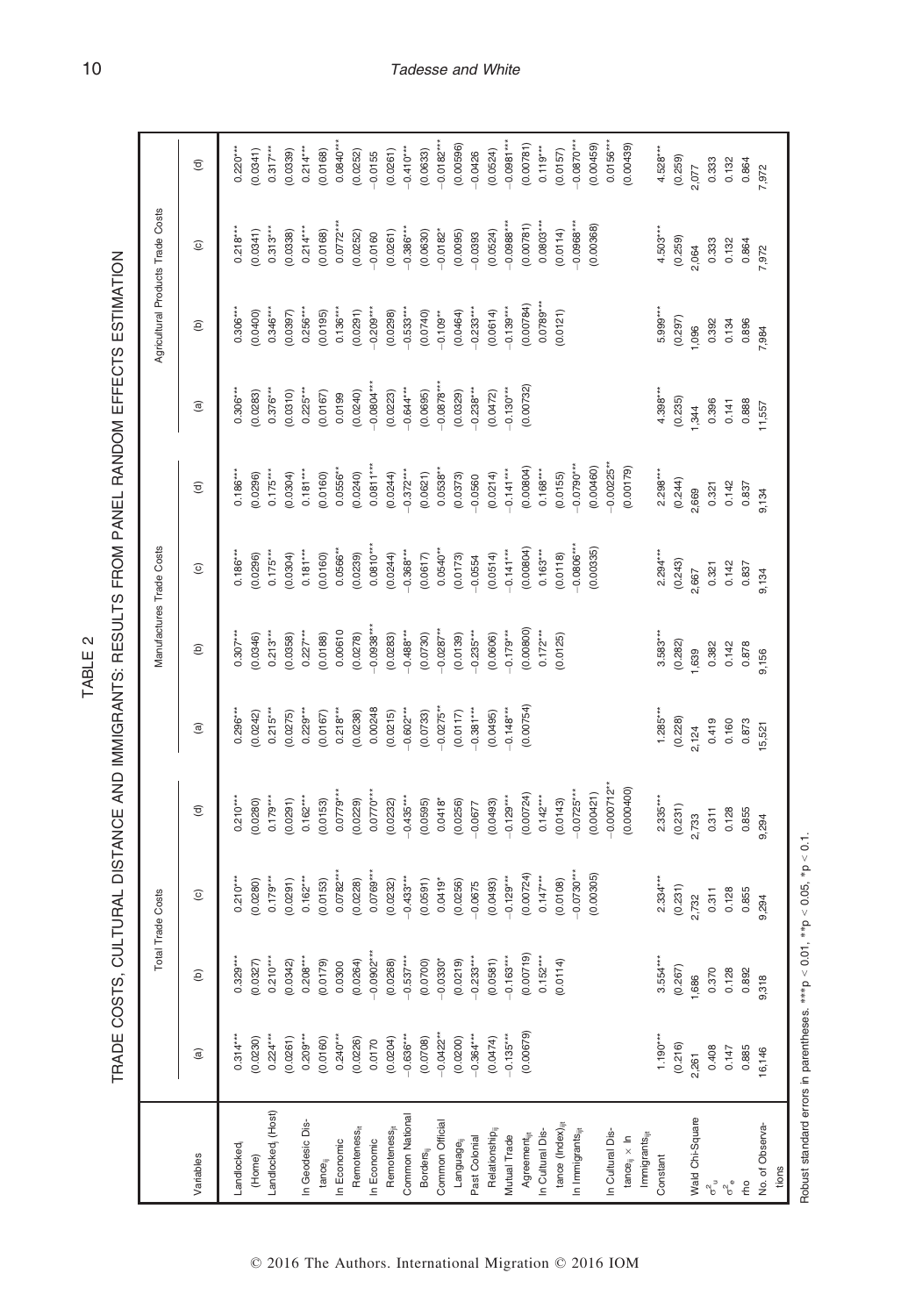magnitude. For simplicity, using the results presented in column (b) of the respective dependent variable series, for instance, given the double-log nature of the variables that enter our specification, we can say that, all else being equal, a one per cent increase in the cultural distance between the typical host and home countries in our sample corresponds with a 0.152 per cent increase in bilateral trade costs for all products, 0.172 per cent for manufactured goods, and 0.079 per cent for agricultural products. On the other hand, looking at the coefficients of the immigrant stock variable presented in column (c), we find an assumed one per cent increase in the stocks of immigrants, all else being equal, is associated with a 0.730 per cent decrease in aggregate bilateral trade costs, a 0.806 per cent decrease in trade costs involving manufactures, and a 0.097 per cent decrease in trade costs involving agricultural products.

Comparing the magnitudes of the coefficients of both the cultural distance and the immigrants stocks across the various specifications, we see that the corresponding effects of both variables remain consistent in terms of the sign of the respective coefficients (positive for the cultural distance variable and negative for the immigrant stock variable); however, the magnitude of the coefficients change, indicating the sensitivity of their influences to the absolute magnitude of the other variable. Thus, in column (d), we present results obtained from our fully specified model in which both variables and their interaction term are included. The results indicate that the coefficients of both variables retain their respective signs and the statistical significance that is observed from the specifications in which the interaction term was not included. The coefficients of the interaction term are also significantly different from zero. $^{12}$ 

The sign of the coefficient of the interaction term, however, differs across the sectors considered. While it is negative for aggregate trade costs and manufactures, it is positive for agricultural products. Accordingly, taking the signs and the coefficients of the interaction term into account, we estimate the average effect of a one per cent increase in cultural distance on the bilateral trade costs, at the mean of the stocks of immigrants from the typical home in the typical host, in our study as 0.110 per cent for aggregate trade costs, 0.068 per cent for trade costs involving manufactures, and 0.814 per cent for agricultural products. For immigrant stocks, the corresponding effects are estimated at  $-0.074$  per cent at the aggregate level,  $-0.0838$  per cent for manufactures, and 0.053 per cent for agricultural products.<sup>13</sup>

Turning to the coefficients of the control variables in Table 2, we observe that greater geodesic distance correlates with higher bilateral trade costs both at the aggregate level (column (a)) and across the sectors considered: manufactures (column (f)) and agricultural products (column (k)). Likewise, compared with home or host countries that have access to the sea, bilateral trade costs are higher among country pairs where one (or both) is landlocked. Increased levels of home country economic remoteness (i.e. multilateral resistance) are associated with higher trade costs. For host countries, however, the observed effect of increased multilateral resistance is not consistently positive in that, in a few instances, we observe higher values of economic remoteness corresponding with a fall in bilateral trade costs. Consistent with theoretical expectations, we also find that country pairs which share a common official language(s), a common border, or are parties to a bilateral or multilateral trading agreement(s) have lower bilateral trade costs than country pairs which do not share these attributes. The coefficient estimates of the dummy variable that indicates past colonial relationships are also consistently negative and statistically significant, indicating that, relative to country pairs that do(did) not have the relationships, bilateral trade costs are lower among those that have (or had) such a relationship.

Finally, given the recent emphasis placed on using cultural differences to explore the differences in economic outcomes and its persistence across countries, Spolaore and Wacziarg (2013) stress the need to focus on populations rather than locations. Taking their point into account, we estimate our specification by replacing the composite measure of cultural distance with the genetic distance variable. Table 3 presents the corresponding results.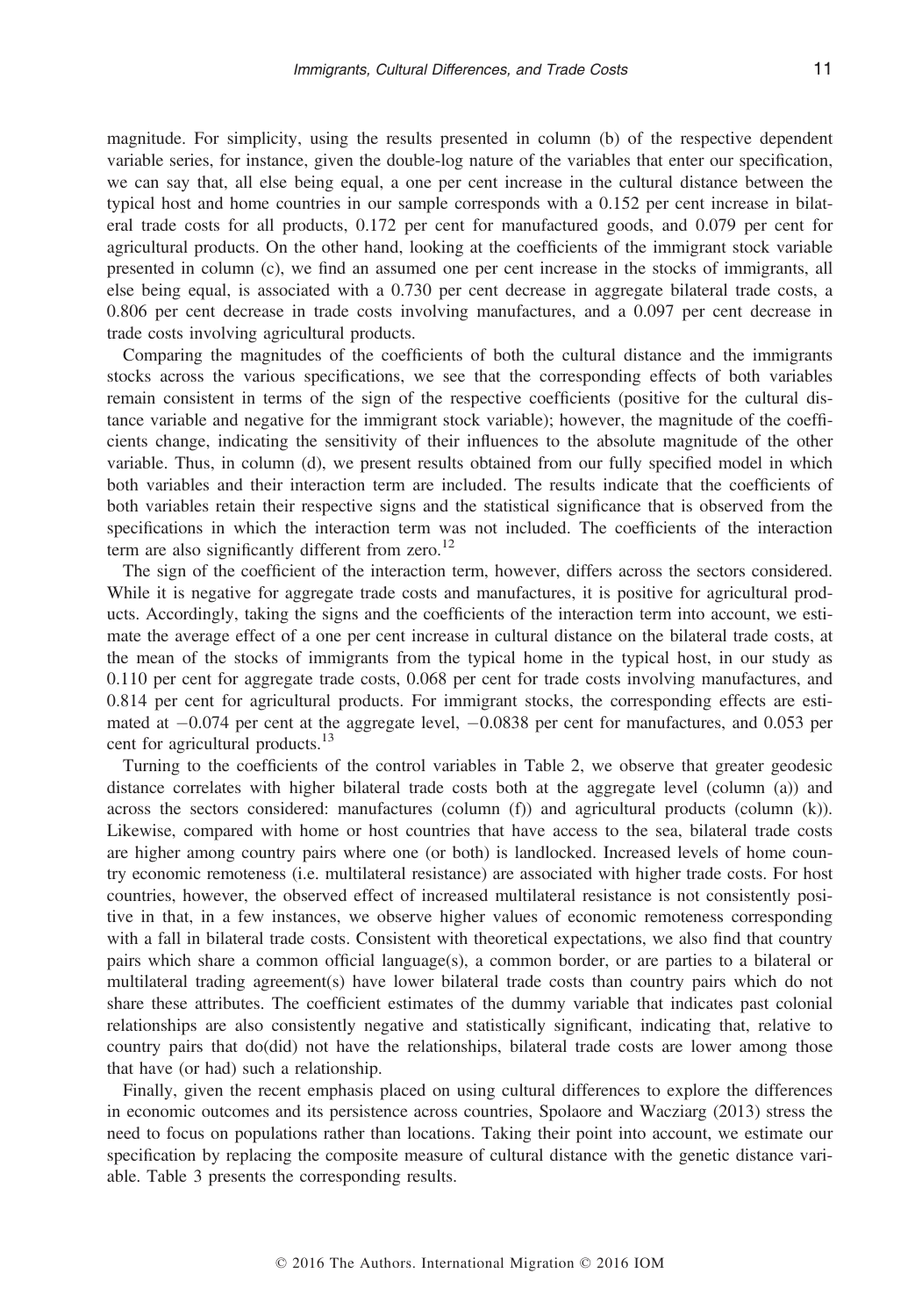Consistent with our observations from using cultural distance as a proxy measure of cultural differences, results in the table indicate that both at aggregate and sector levels a rise in cultural differences as measured by genetic distance among the populations in the home and host countries is associated with a rise in bilateral trade costs, and increases in the immigrant stock from a given home residing in a given host is associated with a fall in bilateral trade costs. In addition to almost all of the control variables maintaining the previously observed effects, using results from the fullyspecified model (column (d)), we find that, all else being constant, the elasticity of bilateral trade costs with respect to genetic distance (computed at the mean of the immigrant stock variable) 0.071 per cent, 0.0667 per cent and 1.176 at the aggregate level, manufactures and agricultural products, respectively. Likewise, the corresponding elasticity bilateral trade costs with respect to the immigrant stocks (at the mean of the genetic distance) are found to be  $-0.146$  per cent,  $-0.149$  per cent, and  $-0.010$  per cent, respectively.<sup>14</sup>

#### Do immigrants reduce bilateral trade costs at all levels of cultural differences?

Consistent with our expectation and the literature, our results indicate that cross-societal cultural differences, measured by both cultural distance (i.e. a temporal measure) and by genetic distance (i.e. a persistent measure), on average, are associated with a rise in trade-related transaction costs. We also find that immigrants reduce bilateral trade costs between their home and host countries. The ability of immigrants to reduce bilateral trade costs, however, can be split into two: (i) their capacity to bridge cultural differences (e.g. languages and knowledge of home country business practices), and (ii) provision of information necessary for matching exporters and importers, networks suitable for the initiation and completion of trade deals, and contract enforcement (especially when informal contracting is commonplace). The relatively consistent trade costs reduction effects of immigrants observed from both measures should not be surprising.

Nonetheless, the composition of immigrants from a given home country that reside in a given host country and the cross-societal cultural differences that increase transaction costs may vary substantially across countries, especially when considering the differences in the push and pull factors associated with migration, and the values, beliefs and opinions of people in various enclaves. As a result, when comparing the extent to which immigrants reduce the trade costs associated with cultural differences between their home and host countries, considerable variation in the effects should be expected at various thresholds of the cultural difference "contour".<sup>15</sup> Thus, we ask: Do immigrants reduce bilateral trade costs at all levels of cultural differences? Given that our estimation equation (1) includes an interaction term between our measures of cultural distance and the immigrant stock variable, we examine the pattern of the observed effects by estimating the marginal effects of immigrants on bilateral trade costs at various levels (contours) of both of our cultural difference measures. Table 4 presents the corresponding effects for the aggregate (i.e. overall or total) and sector-specific bilateral trade costs using the fully-specified version of our model for each of the dependent variable series.

Results presented in Table 4 indicate that, both at the aggregate level and across the sectors considered, the marginal bilateral trade costs reduction effects of immigrants remain consistently significant at various thresholds of our cultural difference measures. Further, while relatively lower when using our genetic distance measure, the magnitudes (in absolute terms) of the observed effects rise with a rise in the level of cultural differences as measured by the respective variables. Accordingly, all else being constant, the marginal trade cost-reducing effects of a one per cent increase in the stock of immigrants rises from 0.0707 per cent to 0.735 per cent as the natural logs of our time varying measure of cultural difference (cultural distance) rises from its lowest value  $(-2.62)$  to its highest value (1.38). Likewise, the corresponding effect on trade costs involving manufactures rises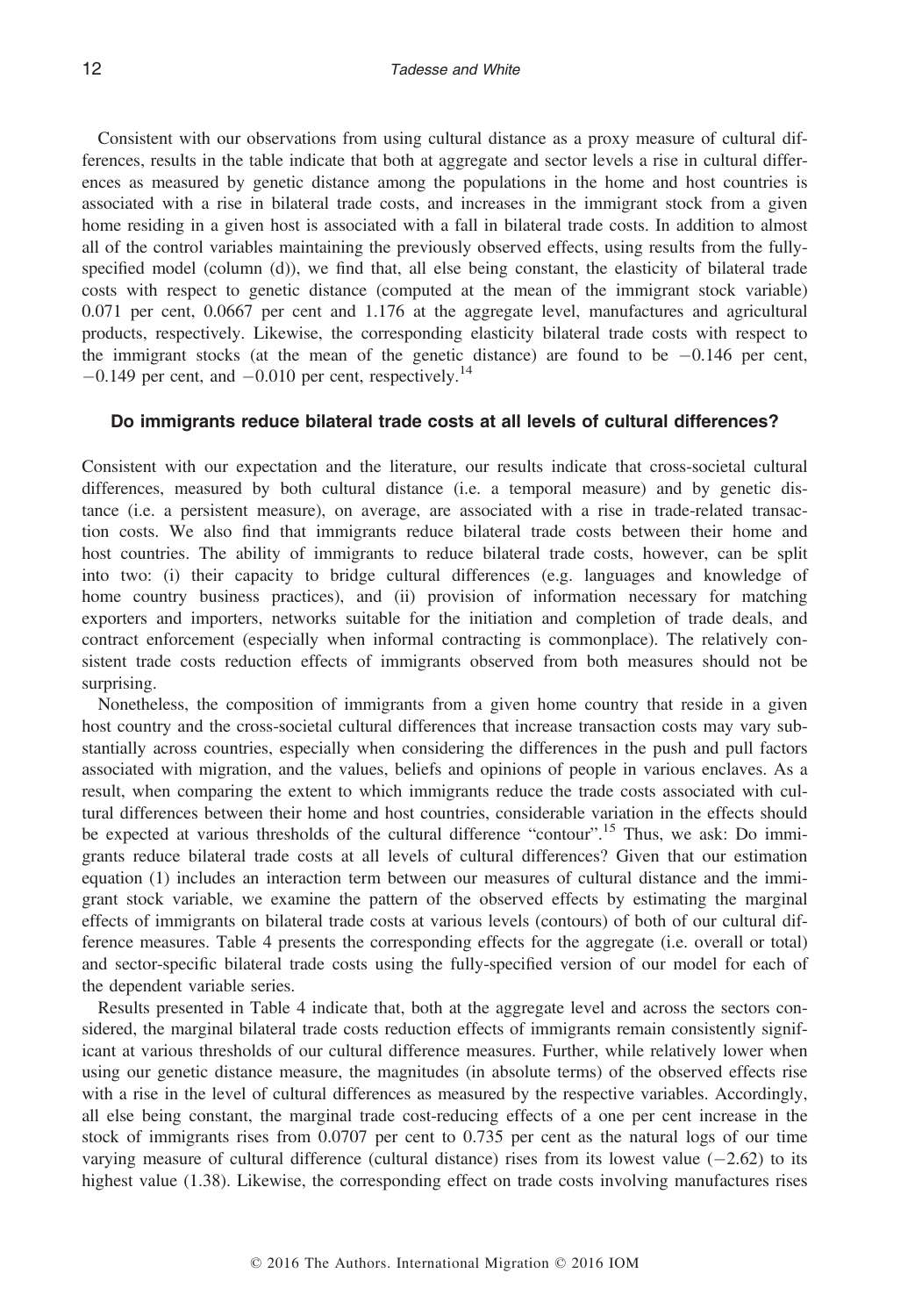| ì<br>I |
|--------|
|        |
| ٦      |
|        |

TRADE COSTS, GENETIC DISTANCE AND IMMIGRANTS: RESULTS FROM PANEL RANDOM EFFECTS ESTIMATION TRADE COSTS, GENETIC DISTANCE AND IMMIGRANTS: RESULTS FROM PANEL RANDOM EFFECTS ESTIMATION

| 0.00049***<br>$-0.0808***$<br>$0.0797***$<br>$0.0853***$<br>$0.0932***$<br>$0.182***$<br>$0.194***$<br>$0.196***$<br>$0.464***$<br>$0.193***$<br>$-0.0286*$<br>$0.168***$<br>(0.0055)<br>(0.0847)<br>(0.0077)<br>(0.0588)<br>(0.0106)<br>(0.0156)<br>(0.0088)<br>(0.0033)<br>(0.0048)<br>(0.0207)<br>(0.0072)<br>$\widehat{\sigma}$<br>$-0.0826***$<br>$0.0970***$<br>$0.0872***$<br>$-0.0326***$<br>$0.193***$<br>$0.198***$<br>$-0.103***$<br>$0.182***$<br>$-0.434***$<br>$-0.192***$<br>(0.00145)<br>(0.0031)<br>$0.166***$<br>(0.0818)<br>(0.0055)<br>(0.0088)<br>(0.0077)<br>(0.0571)<br>(0.0156)<br>(0.0106)<br>(0.0072)<br>(0.0198)<br>©<br>$(0.0100)$<br>$0.0920***$<br>$-0.114***$<br>$-0.248***$<br>$0.297***$<br>$0.113***$<br>$(0.0063)$<br>$0.238***$<br>$-0.592***$<br>$(0.0175)$<br>$-0.243***$<br>$(0.0088)$<br>$-0.0463$<br>(0.0120)<br>$(0.0079)$<br>0.241*<br>(0.0823)<br>(0.0225)<br>(0.0035)<br>(0.125)<br>ê<br>$-0.0957***$<br>$0.135***$<br>$0.324***$<br>$-0.606**$<br>$-0.242***$<br>$0.299***$<br>$0.271***$<br>(0.0062)<br>(0.0121)<br>(0.0176)<br>(0.0079)<br>$0.280**$<br>(0.0081)<br>(0.0802)<br>(0.0224)<br>(0.0099)<br>0.0217<br>(0.121)<br>@<br>Remoteness <sub>il</sub><br>Remoteness <sub>i</sub><br>National Bor-<br>In Genetic Dis-<br>In Genetic Dis-<br>In Immigrants <sub>iji</sub><br>Relation ship<br>Common Offi-<br>Agreement <sub>ijt</sub><br>Past Colonial<br>Mutual Trade<br>In Economic<br>In Economic<br>In Geodesic<br>Landlocked<br>Landlocked<br>Distance<br>cial Lan-<br>Variables<br>(Home)<br>Common<br>guage <sub>ij</sub><br>(Host)<br>tance<br>dersi |  | otal Trade Costs |              | Manufactures Trade Costs |               |                    |              |              | Agricultural Products Trade Costs |                    |
|------------------------------------------------------------------------------------------------------------------------------------------------------------------------------------------------------------------------------------------------------------------------------------------------------------------------------------------------------------------------------------------------------------------------------------------------------------------------------------------------------------------------------------------------------------------------------------------------------------------------------------------------------------------------------------------------------------------------------------------------------------------------------------------------------------------------------------------------------------------------------------------------------------------------------------------------------------------------------------------------------------------------------------------------------------------------------------------------------------------------------------------------------------------------------------------------------------------------------------------------------------------------------------------------------------------------------------------------------------------------------------------------------------------------------------------------------------------------------------------------------------------------------------------------------------------------------------------------------------------|--|------------------|--------------|--------------------------|---------------|--------------------|--------------|--------------|-----------------------------------|--------------------|
|                                                                                                                                                                                                                                                                                                                                                                                                                                                                                                                                                                                                                                                                                                                                                                                                                                                                                                                                                                                                                                                                                                                                                                                                                                                                                                                                                                                                                                                                                                                                                                                                                  |  |                  | <u>ම</u>     | ê                        | $\widehat{c}$ | $\widehat{\sigma}$ | <u>ම</u>     | ê            | $\widehat{\omega}$                | $\widehat{\sigma}$ |
|                                                                                                                                                                                                                                                                                                                                                                                                                                                                                                                                                                                                                                                                                                                                                                                                                                                                                                                                                                                                                                                                                                                                                                                                                                                                                                                                                                                                                                                                                                                                                                                                                  |  |                  | $0.281***$   | $0.280***$               | $0.162***$    | $2.162***$         | $0.326***$   | $0.320***$   | $0.241***$                        | $0.239***$         |
|                                                                                                                                                                                                                                                                                                                                                                                                                                                                                                                                                                                                                                                                                                                                                                                                                                                                                                                                                                                                                                                                                                                                                                                                                                                                                                                                                                                                                                                                                                                                                                                                                  |  |                  | (0.0083)     | (0.0084)                 | (0.0076)      | (0.0076)           | (0.0098)     | (0.0099)     | (0.0094)                          | (0.0094)           |
|                                                                                                                                                                                                                                                                                                                                                                                                                                                                                                                                                                                                                                                                                                                                                                                                                                                                                                                                                                                                                                                                                                                                                                                                                                                                                                                                                                                                                                                                                                                                                                                                                  |  |                  | $0.240*$     | 0.200                    | 0.143         | 0.143              | $0.342***$   | $0.338***$   | $0.274***$                        | $0.269***$         |
|                                                                                                                                                                                                                                                                                                                                                                                                                                                                                                                                                                                                                                                                                                                                                                                                                                                                                                                                                                                                                                                                                                                                                                                                                                                                                                                                                                                                                                                                                                                                                                                                                  |  |                  | (0.130)      | (0.135)                  | (0.0889)      | (0.0921)           | (0.120)      | (0.117)      | (0.0969)                          | (0.100)            |
|                                                                                                                                                                                                                                                                                                                                                                                                                                                                                                                                                                                                                                                                                                                                                                                                                                                                                                                                                                                                                                                                                                                                                                                                                                                                                                                                                                                                                                                                                                                                                                                                                  |  |                  | $0.160***$   | $0.140***$               | $0.115***$    | $0.113***$         | $0.197***$   | $0.180***$   | $0.163***$                        | $0.165***$         |
|                                                                                                                                                                                                                                                                                                                                                                                                                                                                                                                                                                                                                                                                                                                                                                                                                                                                                                                                                                                                                                                                                                                                                                                                                                                                                                                                                                                                                                                                                                                                                                                                                  |  |                  | (0.0064)     | (0.0065)                 | (0.0057)      | (0.0057)           | (0.0063)     | (0.0064)     | (0.0059)                          | (0.0059)           |
|                                                                                                                                                                                                                                                                                                                                                                                                                                                                                                                                                                                                                                                                                                                                                                                                                                                                                                                                                                                                                                                                                                                                                                                                                                                                                                                                                                                                                                                                                                                                                                                                                  |  |                  | $0.302***$   | $0.225***$               | $0.182***$    | $0.183***$         | $0.0990***$  | $0.0327***$  | 0.0167**                          | 0.0134             |
|                                                                                                                                                                                                                                                                                                                                                                                                                                                                                                                                                                                                                                                                                                                                                                                                                                                                                                                                                                                                                                                                                                                                                                                                                                                                                                                                                                                                                                                                                                                                                                                                                  |  |                  | (0.0083)     | (0.0091)                 | (0.0081)      | (0.0081)           | (0.0084)     | (0.0091)     | (0.0084)                          | (0.0084)           |
|                                                                                                                                                                                                                                                                                                                                                                                                                                                                                                                                                                                                                                                                                                                                                                                                                                                                                                                                                                                                                                                                                                                                                                                                                                                                                                                                                                                                                                                                                                                                                                                                                  |  |                  | $-0.0695$    | $-0.143$                 | $0.142**$     | $0.136**$          | $-0.175**$   | $-0.191**$   | $-0.0245$                         | $-0.0301$          |
|                                                                                                                                                                                                                                                                                                                                                                                                                                                                                                                                                                                                                                                                                                                                                                                                                                                                                                                                                                                                                                                                                                                                                                                                                                                                                                                                                                                                                                                                                                                                                                                                                  |  |                  | (0.0857)     | (0.0884)                 | (0.0617)      | (0.0636)           | (0.0805)     | (0.0787)     | (0.0662)                          | (0.0680)           |
|                                                                                                                                                                                                                                                                                                                                                                                                                                                                                                                                                                                                                                                                                                                                                                                                                                                                                                                                                                                                                                                                                                                                                                                                                                                                                                                                                                                                                                                                                                                                                                                                                  |  |                  | $-0.569***$  | $-0.557***$              | $-0.390***$   | $0.421***$         | $-0.526***$  | $-0.524***$  | $-0.377***$                       | $-0.352***$        |
|                                                                                                                                                                                                                                                                                                                                                                                                                                                                                                                                                                                                                                                                                                                                                                                                                                                                                                                                                                                                                                                                                                                                                                                                                                                                                                                                                                                                                                                                                                                                                                                                                  |  |                  | (0.0232)     | (0.0234)                 | (0.0208)      | (0.0217)           | (0.0213)     | (0.0215)     | (0.0201)                          | (0.0210)           |
|                                                                                                                                                                                                                                                                                                                                                                                                                                                                                                                                                                                                                                                                                                                                                                                                                                                                                                                                                                                                                                                                                                                                                                                                                                                                                                                                                                                                                                                                                                                                                                                                                  |  |                  |              |                          |               |                    |              |              |                                   |                    |
|                                                                                                                                                                                                                                                                                                                                                                                                                                                                                                                                                                                                                                                                                                                                                                                                                                                                                                                                                                                                                                                                                                                                                                                                                                                                                                                                                                                                                                                                                                                                                                                                                  |  |                  | $-0.0982***$ | $-0.114***$              | $-0.0817***$  | $-0.0797***$       | $-0.0623***$ | $-0.0771***$ | $-0.0647***$                      | -0.0665 ***        |
|                                                                                                                                                                                                                                                                                                                                                                                                                                                                                                                                                                                                                                                                                                                                                                                                                                                                                                                                                                                                                                                                                                                                                                                                                                                                                                                                                                                                                                                                                                                                                                                                                  |  |                  | (0.0126)     | (0.0126)                 | (0.0112)      | (0.0112)           | (0.0124)     | (0.0124)     | (0.0115)                          | (0.0115)           |
|                                                                                                                                                                                                                                                                                                                                                                                                                                                                                                                                                                                                                                                                                                                                                                                                                                                                                                                                                                                                                                                                                                                                                                                                                                                                                                                                                                                                                                                                                                                                                                                                                  |  |                  |              |                          |               |                    |              |              |                                   |                    |
|                                                                                                                                                                                                                                                                                                                                                                                                                                                                                                                                                                                                                                                                                                                                                                                                                                                                                                                                                                                                                                                                                                                                                                                                                                                                                                                                                                                                                                                                                                                                                                                                                  |  |                  | $-0.230***$  | $-0.236***$              | $-0.0215$     | $-0.0174$          | $-0.211***$  | $-0.222**$   | $-0.0609***$                      | $-0.0677***$       |
|                                                                                                                                                                                                                                                                                                                                                                                                                                                                                                                                                                                                                                                                                                                                                                                                                                                                                                                                                                                                                                                                                                                                                                                                                                                                                                                                                                                                                                                                                                                                                                                                                  |  |                  | (0.0183)     | (0.0182)                 | (0.0164)      | (0.0164)           | (0.0168)     | (0.0168)     | (0.0159)                          | (0.0160)           |
|                                                                                                                                                                                                                                                                                                                                                                                                                                                                                                                                                                                                                                                                                                                                                                                                                                                                                                                                                                                                                                                                                                                                                                                                                                                                                                                                                                                                                                                                                                                                                                                                                  |  |                  | $-0.274***$  | $-0.249***$              | $-0.195***$   | $-0.196***$        | $-0.228***$  | $-0.204***$  | $-0.175***$                       | $-0.177***$        |
|                                                                                                                                                                                                                                                                                                                                                                                                                                                                                                                                                                                                                                                                                                                                                                                                                                                                                                                                                                                                                                                                                                                                                                                                                                                                                                                                                                                                                                                                                                                                                                                                                  |  |                  | (0.0103)     | (0.0104)                 | (0.0092)      | (0.0092)           | (0.0103)     | (0.0104)     | (0.0096)                          | (0.0096)           |
|                                                                                                                                                                                                                                                                                                                                                                                                                                                                                                                                                                                                                                                                                                                                                                                                                                                                                                                                                                                                                                                                                                                                                                                                                                                                                                                                                                                                                                                                                                                                                                                                                  |  |                  |              | $0.0846***$              | $0.0824***$   | $0.0890***$        |              | $0.984***$   | $0.986***$                        | $0.9400***$        |
|                                                                                                                                                                                                                                                                                                                                                                                                                                                                                                                                                                                                                                                                                                                                                                                                                                                                                                                                                                                                                                                                                                                                                                                                                                                                                                                                                                                                                                                                                                                                                                                                                  |  |                  |              | (0.0036)                 | (0.0032)      | (0.0034)           |              | (0.0035)     | (0.0032)                          | (0.0038)           |
|                                                                                                                                                                                                                                                                                                                                                                                                                                                                                                                                                                                                                                                                                                                                                                                                                                                                                                                                                                                                                                                                                                                                                                                                                                                                                                                                                                                                                                                                                                                                                                                                                  |  |                  |              |                          | $0.104***$    | $-0.0812***$       |              |              | $-0.0869***$                      | $-0.728***$        |
|                                                                                                                                                                                                                                                                                                                                                                                                                                                                                                                                                                                                                                                                                                                                                                                                                                                                                                                                                                                                                                                                                                                                                                                                                                                                                                                                                                                                                                                                                                                                                                                                                  |  |                  |              |                          | (0.0016)      | (0.0051)           |              |              | (0.0019)                          | (0.0057)           |
|                                                                                                                                                                                                                                                                                                                                                                                                                                                                                                                                                                                                                                                                                                                                                                                                                                                                                                                                                                                                                                                                                                                                                                                                                                                                                                                                                                                                                                                                                                                                                                                                                  |  |                  |              |                          |               | $-0.0005***$       |              |              |                                   | $0.00531***$       |
| (0.0001)<br>$tance_{ij} \times ln$                                                                                                                                                                                                                                                                                                                                                                                                                                                                                                                                                                                                                                                                                                                                                                                                                                                                                                                                                                                                                                                                                                                                                                                                                                                                                                                                                                                                                                                                                                                                                                               |  |                  |              |                          |               | (0.0001)           |              |              |                                   | (0.0012)           |
| Immigrants <sub>ijt</sub>                                                                                                                                                                                                                                                                                                                                                                                                                                                                                                                                                                                                                                                                                                                                                                                                                                                                                                                                                                                                                                                                                                                                                                                                                                                                                                                                                                                                                                                                                                                                                                                        |  |                  |              |                          |               |                    |              |              |                                   |                    |
| 1.068**<br>$1.075**$<br>$2.182***$<br>1.038<br>Constant                                                                                                                                                                                                                                                                                                                                                                                                                                                                                                                                                                                                                                                                                                                                                                                                                                                                                                                                                                                                                                                                                                                                                                                                                                                                                                                                                                                                                                                                                                                                                          |  |                  | 1.695**      | $2.812***$               | $1.366***$    | 1.385***           | 4.368***     | 4.952***     | 4.107***                          | 4.199***           |
| (0.465)<br>(0.452)<br>(0.650)<br>(0.632)                                                                                                                                                                                                                                                                                                                                                                                                                                                                                                                                                                                                                                                                                                                                                                                                                                                                                                                                                                                                                                                                                                                                                                                                                                                                                                                                                                                                                                                                                                                                                                         |  |                  | (0.676)      | (0.698)                  | (0.488)       | (0.503)            | (0.635)      | (0.622)      | (0.524)                           | (0.538)            |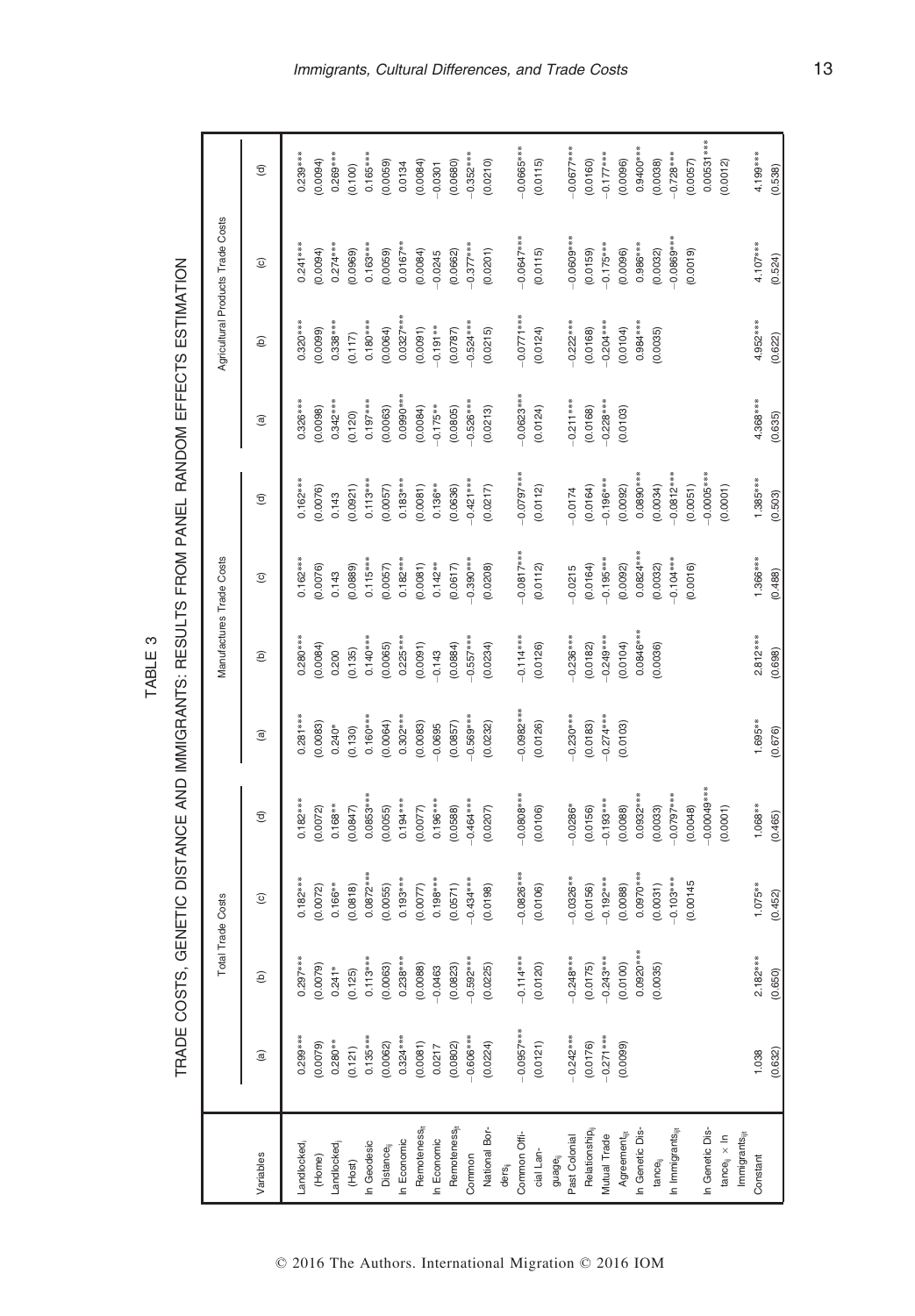|                     |               |        |                  |                    |               | TABLE <sub>3</sub> |                          |                    |          |        |                                   |                    |
|---------------------|---------------|--------|------------------|--------------------|---------------|--------------------|--------------------------|--------------------|----------|--------|-----------------------------------|--------------------|
|                     |               |        |                  |                    |               | (CONTINUED)        |                          |                    |          |        |                                   |                    |
|                     |               |        | otal Trade Costs |                    |               |                    | Manufactures Trade Costs |                    |          |        | Agricultural Products Trade Costs |                    |
| Variables           | $\widehat{a}$ | ê      | $\circ$          | $\widehat{\sigma}$ | $\widehat{a}$ | $\widehat{e}$      | $\circ$                  | $\widehat{\sigma}$ | <u>ම</u> | ê      | $\circ$                           | $\widehat{\sigma}$ |
| Wald Chi-<br>Square | 15,850        | 16,084 | 25,719           | 25,776             | 14,959        | 14,981             | 23,586                   | 23,638             | 9,413    | 9,611  | 13,106                            | 13,142             |
|                     | 0.180         | 0.186  | 0.120            | 0.125              | 0.194         |                    | 0.131                    | 0.136              | 0.176    | 0.171  | 0.140                             | 0.145              |
| $\sigma_{\rm e}^2$  | 0.396         | 0.391  | 0.342            | 0.342              | 0.405         | 0.202<br>0.400     | 0.353                    | 0.353              | 0.375    | 0.371  | 0.343                             | 0.343              |
| <b>C</b>            | 0.170         | 0.185  | 0.110            | 0.118              | 0.186         | 0.203              | 0.121                    | 0.129              | 0.181    | 0.176  | 0.143                             | 0.152              |
| Observations        | 16,475        | 16,153 | 16,056           | 16,056             | 15,838        | 15,528             | 15,440                   | 15,440             | 11,989   | 11,723 | 11,672                            | 11,672             |
| See Table 2 notes.  |               |        |                  |                    |               |                    |                          |                    |          |        |                                   |                    |

| н<br>L, |  |
|---------|--|
|         |  |
|         |  |
|         |  |
|         |  |
|         |  |

© 2016 The Authors. International Migration © 2016 IOM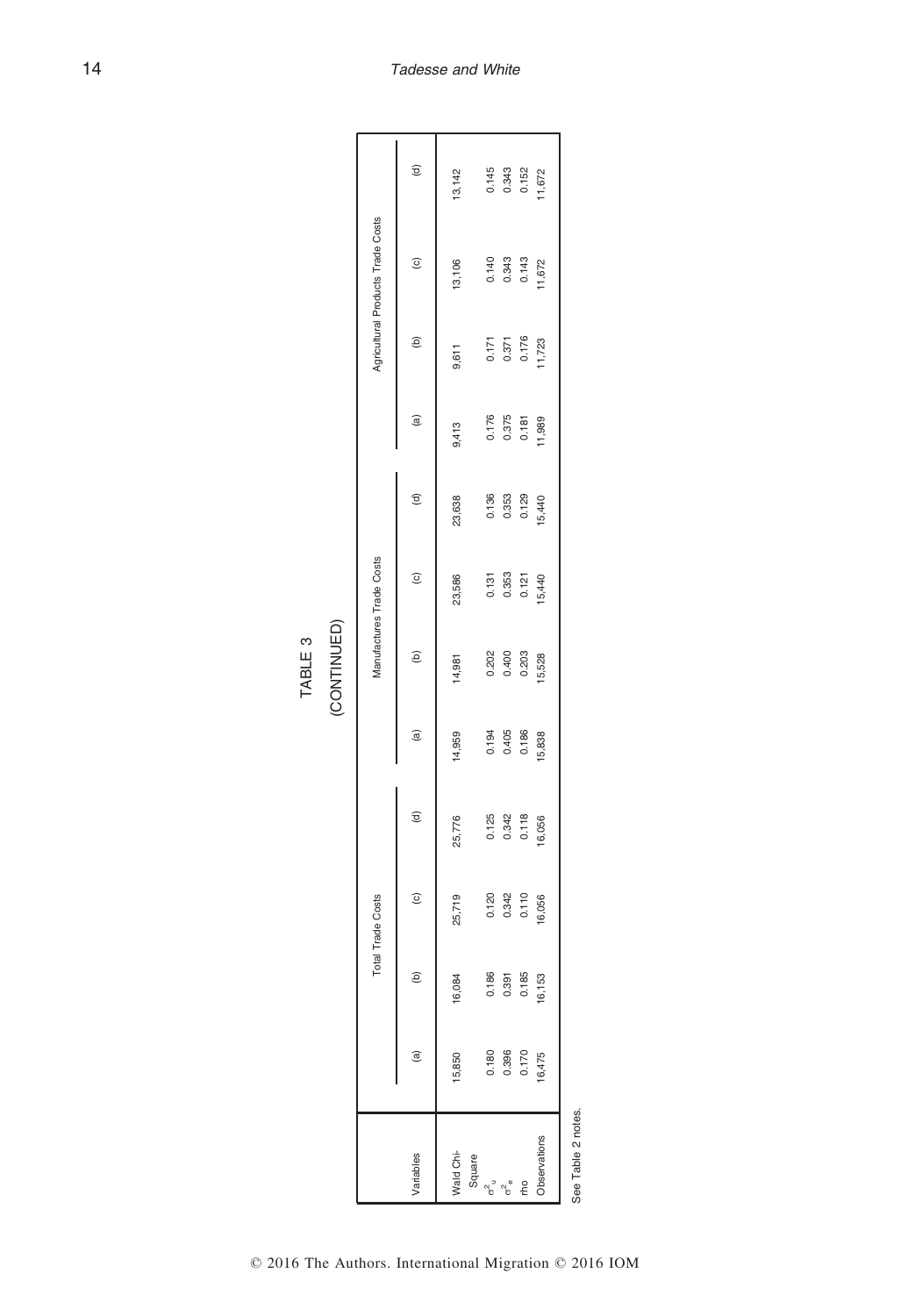| Ó |
|---|
|   |

TABLE 4

TABLE 4

 $(0.0041)$ <br> $-0.0989***$  $-0.0962***$ -0.0936 \*\*\* -0.0910 \*\*\*  $-0.0883***$ 0.0989\*\*\* 0.0962\*\*\* 0.0936\*\*\* 0.0910\*\*\* 0.0883\*\*\*  $0.0857***$  $-0.112***$  $-0.109***$  $-0.107***$  $-0.104***$  $-0.102***$  $0.120***$ 0.120\*\*\* 0.117\*\*\* 0.115\*\*\*  $0.112***$ 0.109\*\*\* 0.107\*\*\* 0.104\*\*\* 0.102\*\*\* Trade  $(0.0076)$  $(0.0064)$  $(0.0058)$  $(0.0052)$  $(0.0046)$  $(0.0035)$ Costs  $(0.0082)$  $(0.0026)$  $(0.0022)$ Agri. (0.0137) (0.015) (0.0075) (0.0068) (0.0071) (0.0082) (32,0010) (89,0010) (0.00076) (0.00076) (0.00076) (0.00076) (0.0076) (0.0076) (0.0076) (0.0076) (0.0 (100010) (0.00010) (100010) (0.00056) (0.00056) (0.00056) (0.00056) (0.0004) (0.0004) (0.0004) (0.00 (33000'0) (1900'0) (6700'0) (0.009'0) (0.009'0) (0.000'0) (0.000'0) (0.000'0) (0.000'0) (0.000'0) (0.000'0) (0 (320010) (0.00010) (120010) (0.00098) (0.00052) (0.00052) (0.00052) (0.00052) (0.000520) (3#0010) (1#0010) (#0010) (0.0097) (0.0007) (0.0007) (0.00070) (0.00470070) (0.00470070) (0.00470101 (1200'0) (0.000'0) (0.000'0) (0.000'0) (0.00035) (0.0000'0) (0.0000'0) (0.0041) (0.0041) (360010) (2.00010) (1.00010) (0.00020) (0.00370) (0.00370) (0.00370) (0.00370) (0.00370)  $(0.003)$ (0.0046) (0.005) (0.0032) (0.0022) (0.0023) (0.0026) (220010) (0.0010) (0.0010) (0.0010) (0.0010) (0.0010) (0.00210) (0.00210) (0.00220202020202020202020  $(0.007)$  $(0.002)$  $(0.002)$ (2010) (1900;0) (0.000;0) (0.000;0) (0.007) (0.007) (0.007) (0.007) (0.007) (0.007) (0.007) (0.007) (0.007) (0 (62010) (0.00070) (0.00070) (0.00070) (0.00070) (0.00070) (0.007070) (0.0070707070707070707070707070 (20010) (2.0010) (0.0010) (0.0010) (0.0010) (0.0010) (0.0010) (0.0010) (0.00010) (30010) (0.0010) (0.0010) (0.0010) (0.0016) (0.0016) (0.0016) (0.0016) (0.0016) (0.0016)  $(0.0046)$ <br> $-0.0862***$  $-0.0887***$ -0.0913\*\*\*  $0.0712***$  $0.0712***$  $0.0737***$  $0.0737***$  $0.0762***$  $0.0787***$  $0.0787***$  $0.0812***$  $0.0837***$  $0.0862***$  $0.0887***$ 0.0913\*\*\* 0.0938\*\*\*  $-0.0963***$ 0.0963\*\*\* 0.0988\*\*\* 0.101\*\*\* 0.104\*\*\* Trade  $(0.0051)$  $(0.0041)$  $(0.0061)$  $(0.0056)$  $(0.0036)$  $(0.0032)$ Manu. Costs  $(150071)$  $(0.0066)$  $(0.0027)$  $(0.0023)$  $(0.0017)$  $(0.0016)$  $(0.002)$ -- $0.0723***$  $-0.0797***$  $-0.0822***$  $-0.0847***$  $-0.0872***$  $-0.0921***$ -0.0946\*\*\* 0.0698\*\*\* 0.0698\*\*\*  $0.0723***$  $-0.0748***$  $0.0748***$  $-0.0773***$  $0.0773***$ 0.0797\*\*\*  $0.0822***$  $0.0847***$  $0.0872***$  $-0.0897***$ 0.0897\*\*\* 0.0921\*\*\* 0.0946\*\*\*  $-0.0971***$ 0.0971\*\*\*  $-0.0996***$ 0.0996\*\*\*  $-0.102***$ 0.102\*\*\*  $(0.0031)$ Trade Costs  $(0.0068)$  $(0.0063)$  $(0.0058)$  $(0.0054)$  $(0.0049)$  $(0.0044)$  $(0.0035)$  $(0.0026)$  $(0.0022)$  $(0.0019)$  $(0.0016)$  $(0.0015)$ Total  $(0.004)$ Variable: In (Genetic Levels of Mediating Variable: ln (Genetic Levels of Mediating Distance)  $0.01$  $0.51$  $1.01$  $1.51$  $2.01$ 2.51  $3.01$  $3.51$ 4.01 4.51 -1.99 -1.49 -0.99 -0.49 0.116\*\*\* 10.116 0.110\*\*\* 0.51 0.103\*\*\* 1.01 0.0972\*\*\* 1.51 0.0909\*\*\* 2.01 0.0846\*\*\* 2.51 0.0783\*\*\* 3.01 0.0720\*\*\* 3.51 0.0657\*\*\* 4.01 0.0595\*\*\* 4.51  $-0.0972***$ -0.0909\*\* 0.0720\*\*\*  $0.0657***$ 0.0595\*\*\* 0.129\*\*\*  $-0.110***$  $0.135***$  $-0.116***$  $-0.103***$  $0.141***$ 0.141\*\*\*  $0.135***$ 0.129\*\*\* 0.122\*\*\* Trade Costs  $(0.0068)$  $(0.0061)$  $(0.0054)$  $(0.0048)$  $(0.0042)$  $(0.0037)$  $(0.0033)$  $(0.0032)$  $(0.0035)$  $0.0075$  $0.0046$  $(0.003)$  $(0.003)$  $(0.004)$ Agri.  $0.0748***$ 0.0753\*\*\*  $0.0770***$ 0.0776\*\*\*  $0.0781***$ 0.0793\*\*\*  $0.0798***$ 0.0804\*\*\*\* 0.0736\*\*\*  $0.0742***$  $0.0759***$  $-0.0765***$  $0.0731***$ 0.0731\*\*\*  $0.0736***$  $0.0742***$  $0.0748***$ 0.0753\*\*\*  $0.0759***$  $0.0765***$  $0.0770***$  $0.0776***$ 0.0781\*\*\*  $0.0787***$  $0.0787***$ 0.0793\*\*\* 0.0798\*\*\*  $0.0804***$  $(0.0118)$  $(0.0108)$  $(0.0098)$  $(0.0068)$  $0.0058$ Manu. Trade Costs  $(0.0129)$  $(0.0087)$  $(0.0077)$  $(0.0042)$  $(0.0037)$  $(0.0034)$  $0.015$  $(0.014)$  $(0.005)$ ---- $-0.0712***$  $-0.0719***$  $-0.0721***$ -0.0723\*\*\*  $0.0707***$ 0.0707\*\*\* 0.0708\*\*\* 0.0708\*\*\*  $0.0710***$ 0.0710\*\*\* 0.0712\*\*\*  $-0.0714***$ 0.0714\*\*\*  $-0.0715***$ 0.0715\*\*\*  $-0.0717$ \*\*\* 0.0717\*\*\* 0.0719\*\*\* 0.0721\*\*\* 0.0723\*\*\* 0.0724\*\*\*  $0.0724***$ 0.0726\*\*\* 0.0726\*\*\* 0.0728\*\*\* 0.0728\*\*\* 0.0730\*\*\* 0.0730\*\*\*  $(0.0099)$ Trade Costs  $0.0137)$  $(0.0128)$  $(0.0118)$  $(0.0108)$  $(0.0089)$  $(0.0071)$  $(0.0062)$  $(0.0053)$  $(0.0046)$  $(0.0039)$  $(0.0033)$ Total  $(0.008)$  $(0.0031)$ -Variable: ln Jariable: In Mediating Distance) evels of Levels of (Cultural -2.37 -1.87 -1.37 -0.87 -0.37 -2.62 -2.12 -1.62 -1.12 -0.62 -0.12 0.13 0.38 0.63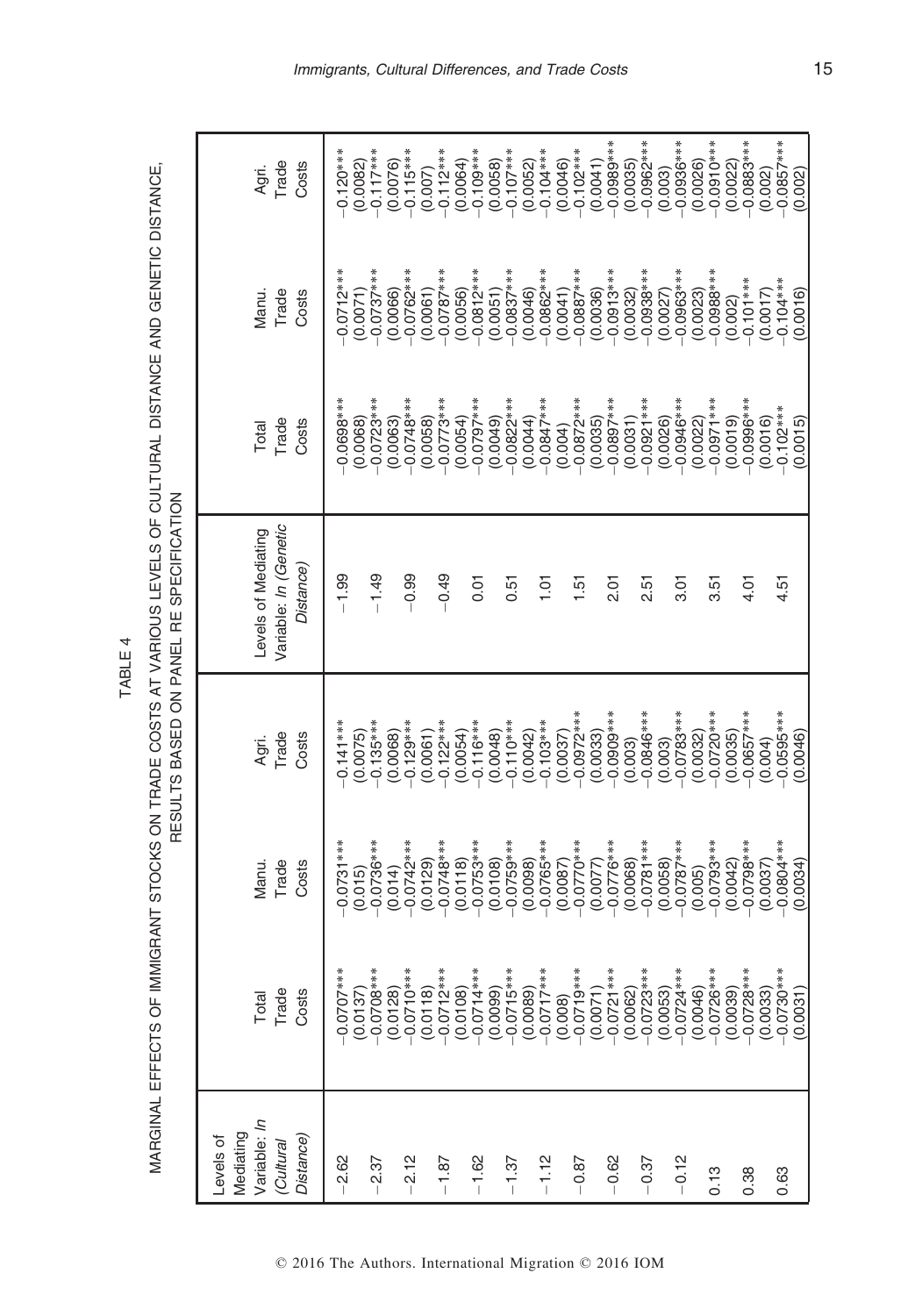|                                                                   |                                                                                        |                         |                                                                              | TABLE 4                                                  |                                                                                                        |                                                                                                                                                                                                                                                                                                                                |                         |
|-------------------------------------------------------------------|----------------------------------------------------------------------------------------|-------------------------|------------------------------------------------------------------------------|----------------------------------------------------------|--------------------------------------------------------------------------------------------------------|--------------------------------------------------------------------------------------------------------------------------------------------------------------------------------------------------------------------------------------------------------------------------------------------------------------------------------|-------------------------|
|                                                                   |                                                                                        |                         |                                                                              | (CONTINUED)                                              |                                                                                                        |                                                                                                                                                                                                                                                                                                                                |                         |
| Variable: In<br>Vlediating<br>Levels of<br>Distance)<br>(Cultural | Trade<br>Costs<br>Total                                                                | Manu.<br>Trade<br>Costs | Agri.<br>Trade<br>Costs                                                      | Variable: In (Genetic<br>evels of Mediating<br>Distance) | Total<br>Trade<br>Costs                                                                                | Manu.<br>Trade<br>Costs                                                                                                                                                                                                                                                                                                        | Agri.<br>Trade<br>Costs |
| 1.13<br>1.38<br>0.88                                              | $-0.0731***$<br>$(0.0031)$<br>$-0.0733***$<br>$(0.0035)$<br>$(0.0035)$<br>$-0.0735***$ |                         | $-0.0532***\n(0.0052)\n(0.0059***\n-0.0469***\n(0.0059)\n(0.0066)\n(0.0066)$ | 5.01<br>5.51<br>6.01                                     | $-0.105$<br>***<br>$(0.0015)$<br>$-0.107$ ***<br>$-0.10$ ***<br>$-0.110$ ***<br>$(0.002)$<br>$(0.002)$ | $\begin{array}{l} -0.106\overset{***}{\footnotesize\substack{***\\ (0.0016)\phantom{0}{{\footnotesize\substack{***\\ (0.0018)\phantom{0}{{\footnotesize\substack{***}}}}}} \hfill{0.0016}\\ -0.109\overset{***}{\footnotesize\substack{***\\ (0.0018)\phantom{0}{{\footnotesize\substack{***}}}} \hfill{0.0021})} \end{array}$ |                         |
| Observations<br>No. of                                            | 9,294                                                                                  | 134                     |                                                                              | No. of<br>Observations                                   |                                                                                                        |                                                                                                                                                                                                                                                                                                                                |                         |
| See Table 2 notes                                                 |                                                                                        |                         |                                                                              |                                                          |                                                                                                        |                                                                                                                                                                                                                                                                                                                                |                         |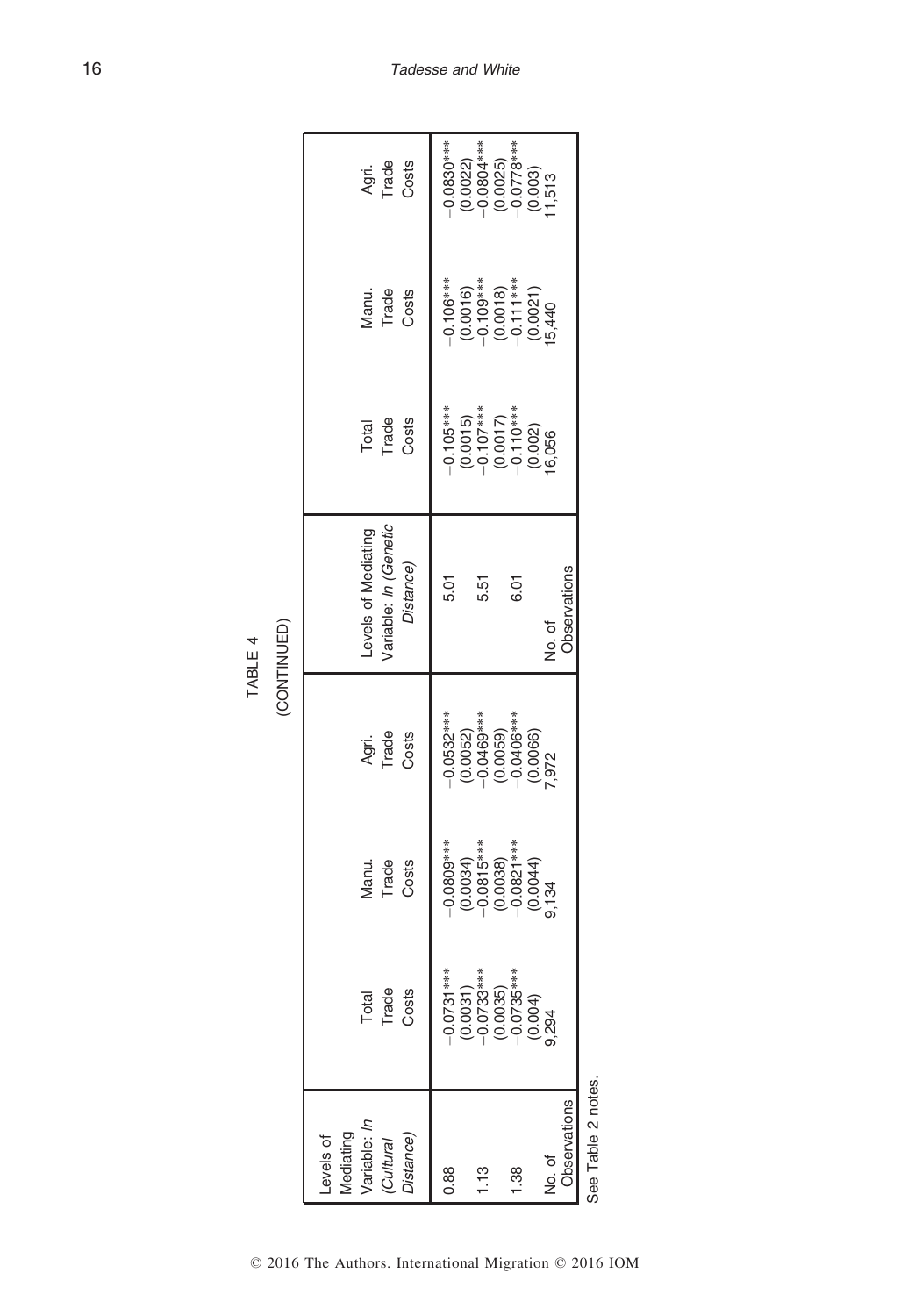from rises from 0.073 per cent to 0.082 per cent; however, for agricultural products, the effect diminishes from 0.141 per cent to 0.0406 per cent. When using genetic distance as well, with the exception of agricultural products, where we find the observed effects falling as genetic distance rises, both for the total trade and manufactures we find the bilateral trade cost-reduction effects of immigrants lower at the lower end of the cultural difference contour and higher at the upper end of the contour.

Two important inferences can be gleaned from these results. First, the observation that higher bilateral trade costs generally correlate with greater cultural differences indicates that at higher levels of cultural distance the proportion of total trade costs due to cultural differences is dominant. Given their unique ability to bridge cultural differences, immigrants are able to reduce such costs. Second, the corresponding effect of immigrants on trade costs involving agricultural products is lower. Perhaps due to relative bulkiness, agricultural goods generally face higher transportation costs. Agricultural products typically subject to relatively significant impediments (e.g. due to tariffs and quotas, etc.), making the proportion of total trade costs attributable to factors other than cultural differences higher. Also, while manufactures are often differentiated, agricultural products are homogenous. Consequently, while the ability of immigrants to reduce the bilateral trade costs involving agricultural products may persist, the observed effect may remain lower at higher levels of cultural differences than at lower levels.

# Robustness checks

To evaluate the robustness of our results, we compare our results with estimation results obtained from an alternative estimation approach, the multilevel mixed effects model, which allows us to account for variations in the bilateral trade costs structure of the trading partners. It should be noted that our dependent variable series, the bilateral trade costs, and our measures of cultural differences, are multi-dimensional, varying substantially both across broad geographic regions, countries (populations) within a region, and over time. While the random effects panel data model we estimate so far accounts for the variation in trading costs across trading partners and the time dimension of our data, it does not specifically account for the variances in the structure of trade costs arising from regional clustering of the trading partners (i.e. differences in trade-orientation of the partners in various geographic regions). Thus, we follow the Rabe-Hesketh and Skrondal (2008) framework and estimate our specification using a multilevel mixed effects model (i.e. random intercepts for regions and countries pairs within each region, and random coefficients for the stocks of immigrants from each home country in each host country).<sup>16</sup> Table 5 presents the corresponding estimation results for our fully specified model.

Indicating the robustness of our findings, results presented in Table 5 indicate that our conclusions regarding the respective effects of cultural differences and the stock of immigrants on bilateral trade costs remain unchanged even when we account for the variances in the trade cost orientation of the trading partners. The trade cost-offsetting effects of an increase in the immigrant stock from a typical home country that resides in a typical host country also remain unchanged. Accordingly, we find that the marginal effects of a one per cent increase in the stock of immigrants, computed at the respective means of all other variables, corresponds with 0.0826 per cent, 0.090 per cent, and 0.039 per cent reductions (when using cultural distance) and 0.0825 per cent, 0.114 per cent, and 0.023 per cent reductions (when using genetic distance) in trade costs at aggregate levels, and across the manufactures and agricultural products, respectively. While not statistically significant, it is, however, worthwhile to note that the marginal effects estimated the mixed effects model (as compared to results from the panel random effects) are generally lower; this is so because the model accounts for relative differences in the bilateral trade costs of the country pairs and their regional locations.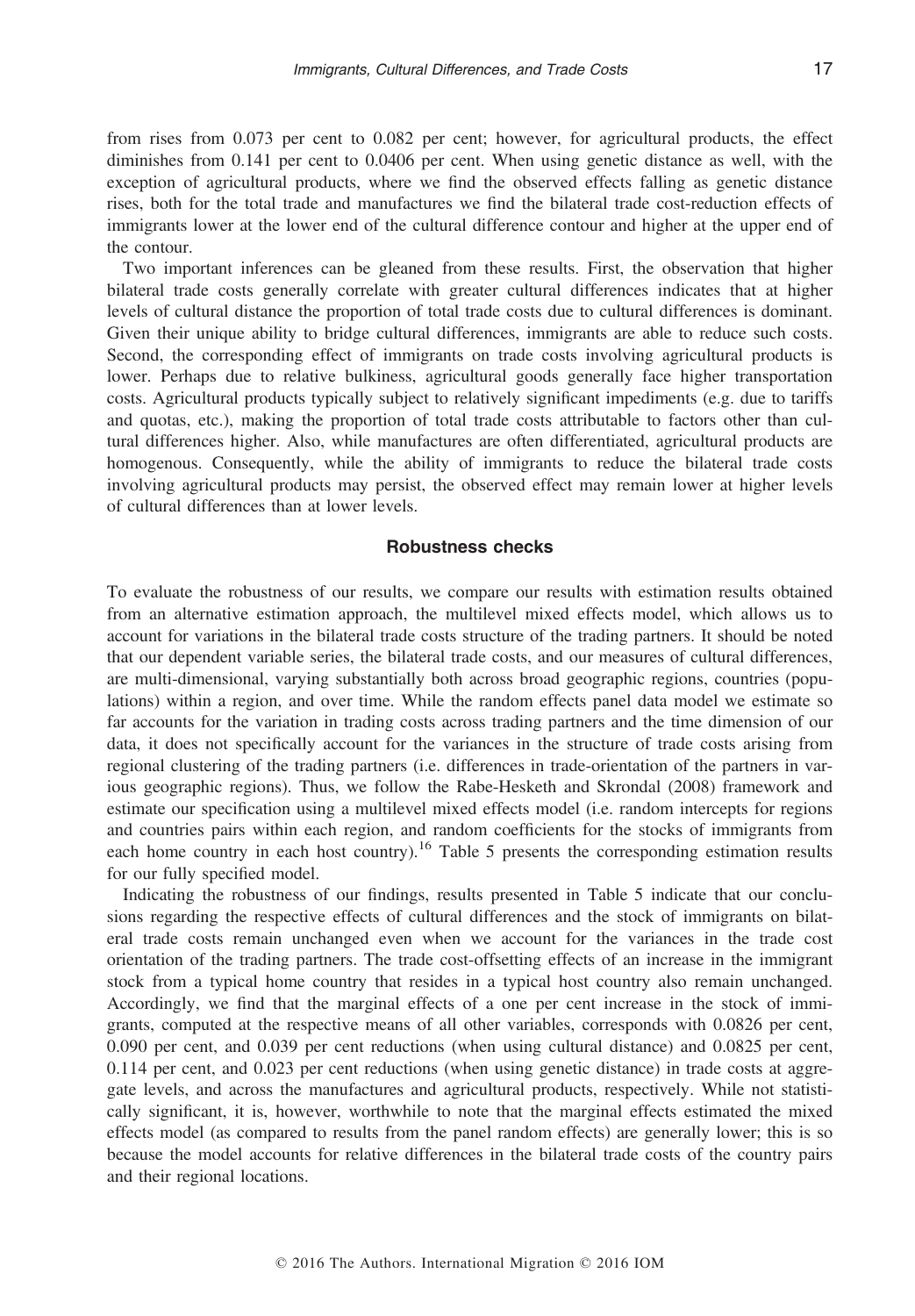| г<br>ï |  |
|--------|--|
|        |  |
|        |  |
| ۳      |  |
|        |  |

TRADE COSTS, CULTURAL DIFFERENCES, AND IMMIGRANTS: ESTIMATION RESULTS FROM MULTILEVEL MIXED EFFECTS MODEL TRADE COSTS, CULTURAL DIFFERENCES, AND IMMIGRANTS: ESTIMATION RESULTS FROM MULTILEVEL MIXED EFFECTS MODEL

|                                                                                                                                                                                                                                                                                                                                                                                                                                                                                                                                                                     |                                                                                                                                                                                                                                                                                                                                               | Estimation Results Controlling for Cultural Differences<br>using Cultural Distance                                                                                                                                                                                                                                                              |                                                                                                                                                                                                                                                                                                                                       |                                                                                                                                                                                                                                                                                                                                                     | Estimation Results Controlling for Cultural Differences<br>using Genetic Distance                                                                                                                                                                                                                                                                      |                                                                                                                                                                                                                                                                                                                                              |
|---------------------------------------------------------------------------------------------------------------------------------------------------------------------------------------------------------------------------------------------------------------------------------------------------------------------------------------------------------------------------------------------------------------------------------------------------------------------------------------------------------------------------------------------------------------------|-----------------------------------------------------------------------------------------------------------------------------------------------------------------------------------------------------------------------------------------------------------------------------------------------------------------------------------------------|-------------------------------------------------------------------------------------------------------------------------------------------------------------------------------------------------------------------------------------------------------------------------------------------------------------------------------------------------|---------------------------------------------------------------------------------------------------------------------------------------------------------------------------------------------------------------------------------------------------------------------------------------------------------------------------------------|-----------------------------------------------------------------------------------------------------------------------------------------------------------------------------------------------------------------------------------------------------------------------------------------------------------------------------------------------------|--------------------------------------------------------------------------------------------------------------------------------------------------------------------------------------------------------------------------------------------------------------------------------------------------------------------------------------------------------|----------------------------------------------------------------------------------------------------------------------------------------------------------------------------------------------------------------------------------------------------------------------------------------------------------------------------------------------|
| Variables                                                                                                                                                                                                                                                                                                                                                                                                                                                                                                                                                           | <b>Total Trade</b><br>Costs                                                                                                                                                                                                                                                                                                                   | Manu. Trade<br>Costs                                                                                                                                                                                                                                                                                                                            | Agri. Trade<br>Costs                                                                                                                                                                                                                                                                                                                  | <b>Total Trade</b><br>Costs                                                                                                                                                                                                                                                                                                                         | Manu. Trade<br>Costs                                                                                                                                                                                                                                                                                                                                   | Agri. Trade<br>Costs                                                                                                                                                                                                                                                                                                                         |
| ment <sub>ijt</sub><br>In Cultural Difference <sup>1</sup> ij<br>guage <sub>ij</sub><br>Past Colonial Relation-<br>ness <sub>it</sub><br>Common National Bor-<br>In Geodesic Distance <sub>ij</sub><br>ders <sub>ij</sub><br>Common Official Lan-<br>In Economic Remote-<br>ness <sub>it</sub><br>In Economic Remote-<br>ship <sub>ij</sub><br>Mutual Trade Agree-<br>Random Intercepts:<br>Landlocked (Home)<br>Landlocked (Host)<br>$\mathsf{ence}_{ij} \times \mathsf{In}$ Immi-<br>In Cultural Difer-<br>In Immigrants ijt<br>grants <sub>ijt</sub><br>Constant | $-0.0512***$<br>$-0.0882***$<br>$0.0100***$<br>$0.115***$<br>$-0.374***$<br>$-0.131***$<br>$0.254***$<br>$9.030***$<br>$0.146***$<br>$-0.800***$<br>$0.177***$<br>(0.0133)<br>(0.0170)<br>(0.0096)<br>(0.0083)<br>(0.0061)<br>(0.0084)<br>(0.0198)<br>(0.0058)<br>(0.0098)<br>(0.0026)<br>0.0143<br>$0.258*$<br>(0.132)<br>(0.122)<br>(1.045) | $-0.0625***$<br>$-0.0900**$<br>$-0.0111***$<br>$0.0351***$<br>$-0.125***$<br>$0.132***$<br>$-0.320***$<br>$0.263***$<br>$0.139***$<br>$-1.313***$<br>$0.164***$<br>(0.0063)<br>(0.0087)<br>(0.0139)<br>(0.0064)<br>(0.0208)<br>(0.0177)<br>(0.0104)<br>(0.0087)<br>(0.0027)<br>$3.13***$<br>$0.228*$<br>(0.157)<br>(0.123)<br>(1.286)<br>(0.01) | $-0.0941***$<br>$-0.162***$<br>$0.176***$<br>$0.193***$<br>5.760***<br>$0.235***$<br>$-0.230***$<br>$-0.302***$<br>0.00908<br>$-0.00740$<br>(0.0104)<br>(0.0098)<br>(0.0209)<br>(0.0146)<br>(0.0179)<br>(0.0066)<br>(0.0840)<br>(0.0092)<br>(0.0121)<br>(0.0067)<br>(0.0031)<br>$-0.0181$<br>0.0325<br>$0.225*$<br>(0.128)<br>(0.663) | $0.0848***$<br>$-0.0526***$<br>$-0.0857***$<br>$0.0527***$<br>$-0.0821***$<br>$-0.0026**$<br>$0.227***$<br>$-0.200***$<br>$0.187***$<br>$0.256***$<br>$-0.458***$<br>$0.180***$<br>(0.0071)<br>(0.0732)<br>(0.0106)<br>(0.0158)<br>(0.0056)<br>(0.0522)<br>(0.0208)<br>(0.0033)<br>(0.0066)<br>(0.0077)<br>(0.0087)<br>(0.0010)<br>(0.414)<br>0.649 | $-0.0819***$<br>$0.0483***$<br>$-0.0833***$<br>$-0.0031***$<br>$-0.0397**$<br>$-0.202***$<br>$0.186***$<br>$-0.414***$<br>$0.161***$<br>$0.112***$<br>$0.176***$<br>(0.080)<br>(0.0219)<br>(0.0113)<br>(0.0058)<br>(0.0584)<br>(0.0166)<br>(0.0091)<br>(0.0034)<br>(0.0075)<br>$0.193***$<br>(0.0066)<br>(0.0011)<br>$1.047***$<br>(0.0827)<br>(0.462) | $-0.0744***$<br>$-0.0799***$<br>$0.0362***$<br>$0.0393***$<br>3.836***<br>$-0.180***$<br>$-0.119***$<br>$0.233***$<br>$0.320***$<br>$0.168***$<br>$-0.334***$<br>0.00784<br>(0.0212)<br>(0.0115)<br>(0.0039)<br>(0.0093)<br>(0.0891)<br>(0.0611)<br>(0.0161)<br>(0.0095)<br>(0.0092)<br>(0.0084)<br>(0.0013)<br>0.0203<br>(0.006)<br>(0.484) |
| Std. Dev (Regional<br>Intercepts)                                                                                                                                                                                                                                                                                                                                                                                                                                                                                                                                   | 12.39                                                                                                                                                                                                                                                                                                                                         | 1,183                                                                                                                                                                                                                                                                                                                                           | 17.27                                                                                                                                                                                                                                                                                                                                 | $3.948***$                                                                                                                                                                                                                                                                                                                                          | $4.078***$                                                                                                                                                                                                                                                                                                                                             | $3.455***$                                                                                                                                                                                                                                                                                                                                   |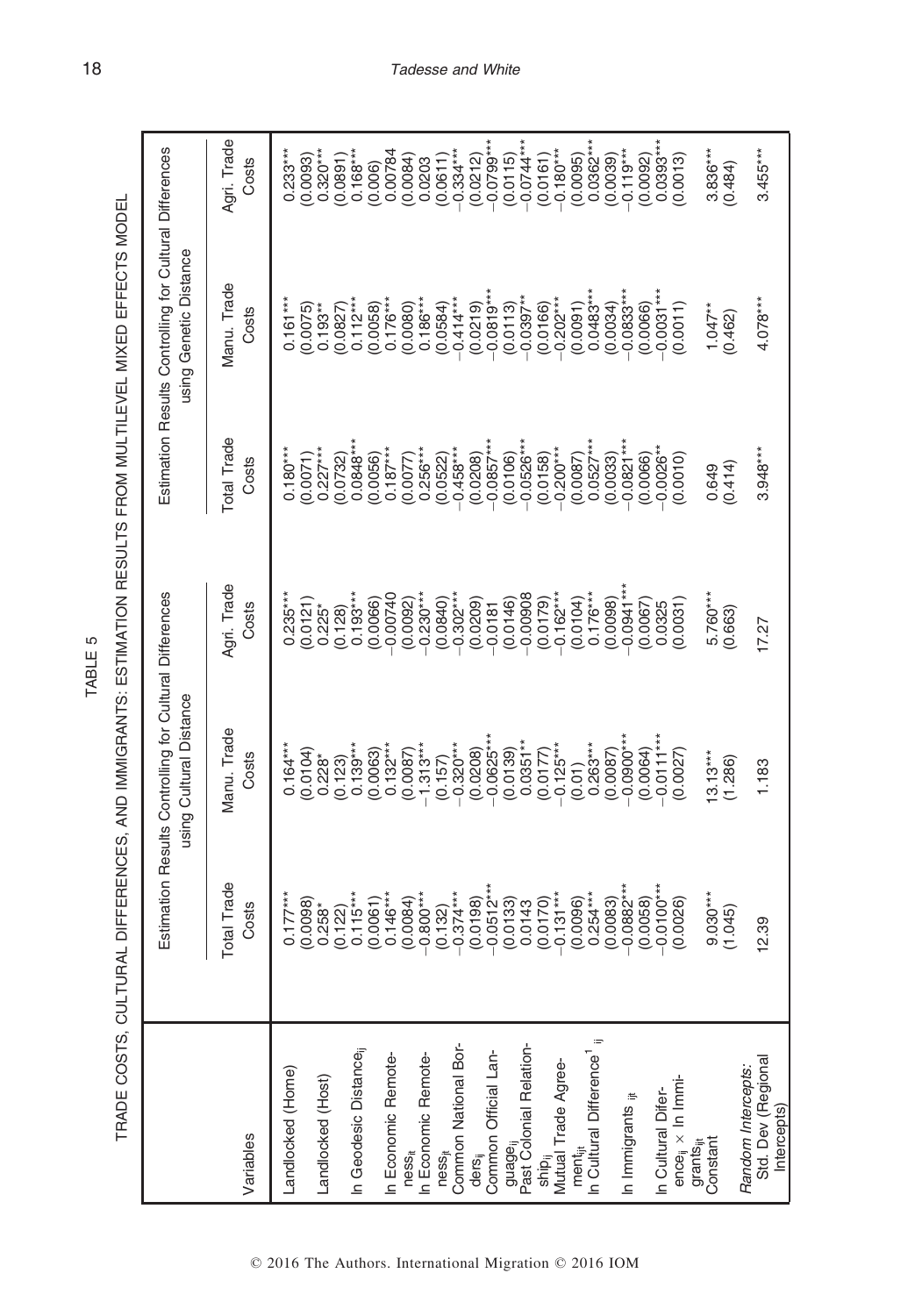TABLE 5 TABLE 5

|  | í |
|--|---|
|  |   |
|  | í |
|  | ∕ |

| ٠      |
|--------|
|        |
|        |
| í      |
| ۰<br>ı |

| ٠      |
|--------|
|        |
| ï      |
|        |
|        |
|        |
| ∕<br>ŗ |
| í      |
|        |

| ٠ |
|---|
|   |
|   |
|   |
| é |
| ١ |

| ٠ |
|---|
|   |
| í |
|   |
| ╱ |
|   |

| ٠<br>ŕ |
|--------|
|        |
|        |

Estimation Results Controlling for Cultural Differences using Cultural Distance

using Cultural Distance

Estimation Results Controlling for Cultural Differences

Estimation Results Controlling for Cultural Differences using Genetic Distance

using Genetic Distance

Estimation Results Controlling for Cultural Differences

| (St. Error)<br>3td. Dev. (Resid |                                                               |                                                                         |                                                                 |
|---------------------------------|---------------------------------------------------------------|-------------------------------------------------------------------------|-----------------------------------------------------------------|
| Std. Error                      |                                                               |                                                                         |                                                                 |
| og Likelihoo                    |                                                               |                                                                         |                                                                 |
|                                 | 380<br>0.47308 95<br>0.47308 95<br>0.0 0.0 950<br>0.0 0.0 950 | $(0.0671)$<br>$(0.299$<br>$(0.351)$<br>$-6,491$<br>$16.056$<br>$16.056$ | 0.0664)<br>0.0610<br>0.0541<br>0.072<br>0.072<br>0.072<br>1.072 |
| oservations                     |                                                               |                                                                         |                                                                 |

Std. Dev. (Residuals) Immigrant Stocks) Random Coefficents: Std. Dev. (In

Cultural distance (in the first three columns) and Genetic distance (in the last three columns) were used to approximate Cultural Differences. 1Cultural distance (in the first three columns) and Genetic distance (in the last three columns) were used to approximate Cultural Differences. Robust standard errors in parentheses. \*\*\*p < 0.01, \*\*p < 0.05, \*p < 0.1. Robust standard errors in parentheses. \*\*\*p < 0.01, \*\*p < 0.05, \*p < 0.1.

 $1.095***$ 

 $1.053***$  $(0.0572)$ 

 $(0.214)$ 

 $(0.193)$ 

 $(0.201)$ 

 $(0.0664)$ <br> $0.0610$ 

 $\frac{(0.192)}{2.134***}$ 

 $(0.203)$ <br> $2.086***$ 

Std. Dev. (Home-Host Intercepts)

Std. Dev. (Home-Host

(St. Error)

Random Coefficents: Std. Dev. (ln Immigrant Stocks)

(St. Error)

 $0.675***$  $(0.282)$ 

Variables

Variables

Total Trade Costs

**Total Trade** 

Manu. Trade Costs

Manu. Trade

Agri. Trade Costs

Agri. Trade

(2010) (2010) (2010) (2010) (2010) (2010) (12007) (2010) (2010) (0.203) (2010) (0.1920) (0.1920) (0.

 $(1.007)$ <br>3.816\*\*\*

 $(29.39)$ <br> $3.910***$ 

 $(15.25)$ <br>3.775\*\*\*

(St. Error) (1982/0) (1982/0) (0.2219) (0.2219) (0.22219) (0.2021) (0.2214) (0.2021) (0.20211 (0.214)

 $(0.215)$  $0.418*$ 

0.675\*\*\* 1.533\*\*\*\* 1.083\*\*\* 1.053\*\*\* 1.095\*\*\*

 $1.533***$  $(0.239)$ 

 $1.087***$  $(0.0671)$ 

3.910\*\*\* 3.816\*\*\* 3.775\*\*\* 2.195\*\*\* 2.086\*\*\* 2.134\*\*\*

 $(0.199)$ <br>2.195\*\*\*

Total Trade Costs

**Total Trade** 

Manu. Trade Costs

Manu. Trade

Agri. Trade Costs

Agri. Trade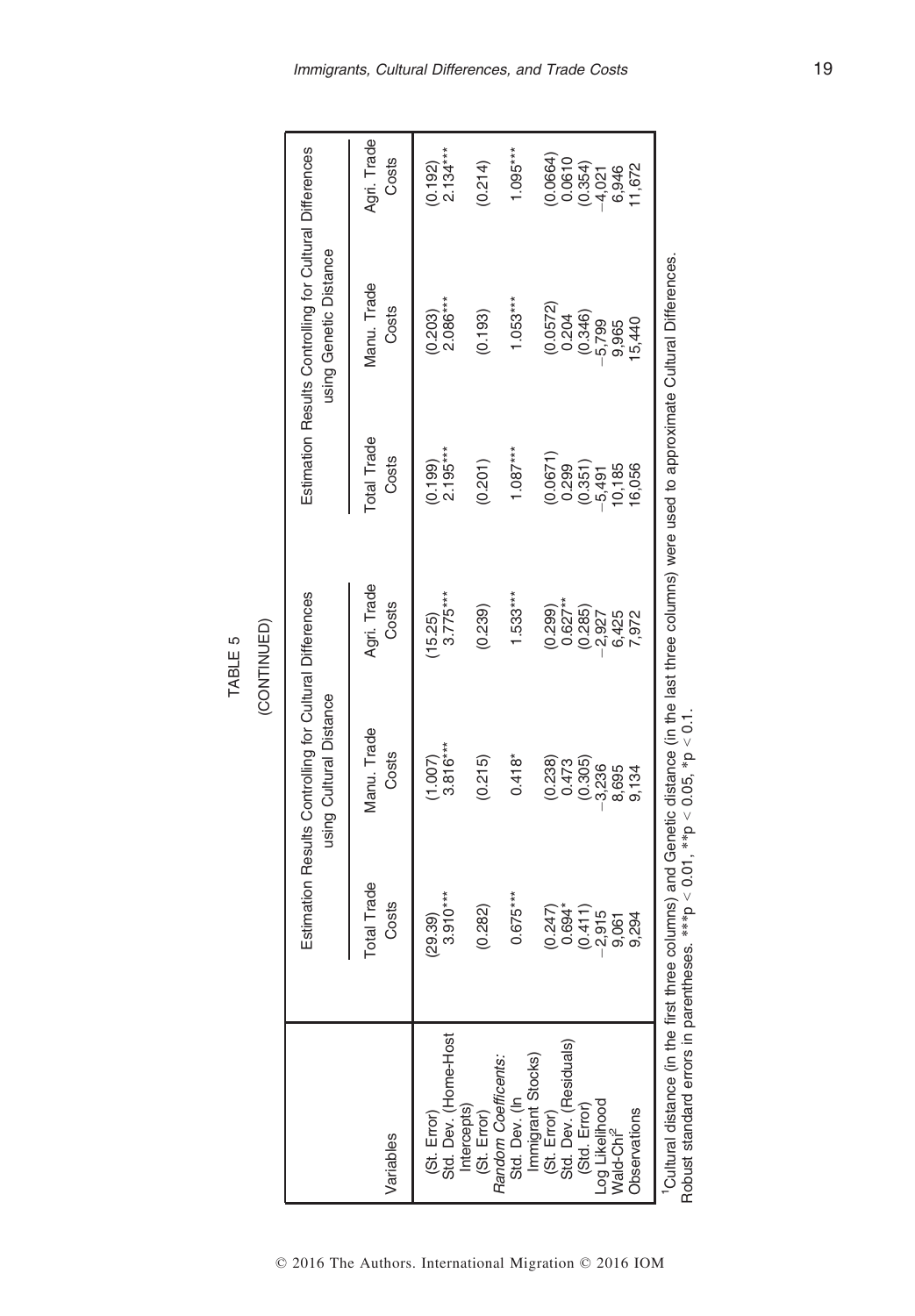#### **CONCLUSION**

Culture profoundly influences how people think, communicate, and behave. It has the potential to affect the kinds of transactions they make and the way they negotiate. Differences in culture may, therefore, increase trade-related transaction costs, and/or create barriers that impede the completion of trade deals. Given their potential to bridge cultural differences, immigrants, on the other hand, may mediate the associated costs. Evaluating these relationships, we provide the first direct empirical test of the influences of immigrants and cultural differences (measured using alternative variables: cultural distance, a temporal measure, and genetic distance, a time-invariant measure of cultural differences transmitted over generations) on bilateral trade costs. In addition to capturing cultural differences extended over generations, our use of genetic distance as a proxy for cultural differences permits the inclusion of a larger number of countries in the analysis as compared to earlier works. However, given the unsettled nature of the extent to which genetics affects culture, we also use cultural distance that permits temporal variation in the differences. Thus, our approach is novel and our results are more comprehensive than related studies. While we obtain results from the application of the standard random effects panel data estimation approach, we assess their robustness by using results obtained from the application of a multilevel mixed effects model that accounts for variation in the trade orientation of the countries in our sample.

Examining the determinants of bilateral trade costs for 19 OECD member countries that host immigrants from the respective OECD members and 147 non-OECD home countries for which relevant data on stocks of immigrants covering the period from 1995 through 2010 are available, we find that trade costs rise with cultural differences and decrease with increases in the stock of immigrants. At the margin, the trade cost-reducing effects of immigrants are found to increase, although at varying degrees, as we move from the lowest to highest observed values along the cultural differences contour. The observed trade cost-reducing effects of immigrants hold both at the aggregate level and across the sectors; however, considerable differences exist in the observed patterns of immigrants' marginal effects across the sectors: an increasing marginal effect is found for manufactures and a decreasing effect is found for agricultural products. While this variation is, perhaps the result of differences in the proportion of total trade costs attributable to cultural differences across the different sectors, the rise in the marginal trade cost-reduction effects of immigrants at higher levels of cultural divergence both at the aggregate level and for manufactures has implications relevant for academic and practical purposes related to immigration and commercial policies.

After controlling for the influence of trade resistance factors such as geographic differences, the observation that trade costs rise with cultural differences indicates that even as economies become more integrated, cultural differences still account for a significant amount of trade-related transaction costs. Additionally, in the face of the declining trade costs associated with geographic distance between countries, developing countries continue to face significant hurdles to internalize the benefits of international trade. Thus, immigrants can potentially play a significant role in enhancing the economic integration of their home countries with the rest of the world. That is, beyond providing information, enforcing contracts, facilitating communication, and easing the difficulty involved in the initiation and completion of trade deals, the ability of immigrants to bridge cultural differences contributes to significant reductions in trade costs, particularly among home and host countries that are culturally more divergent. Finally, as Spolaore and Wacziarg (2013) note, given that inherited human characteristics transmitted across generations have significant long-run economic implications, from a purely academic perspective, our finding that the marginal trade costs reduction effects of immigrants is higher at higher levels of cultural differences implies that existing research, which attributes the ability immigrants to increase trade flows to information provision and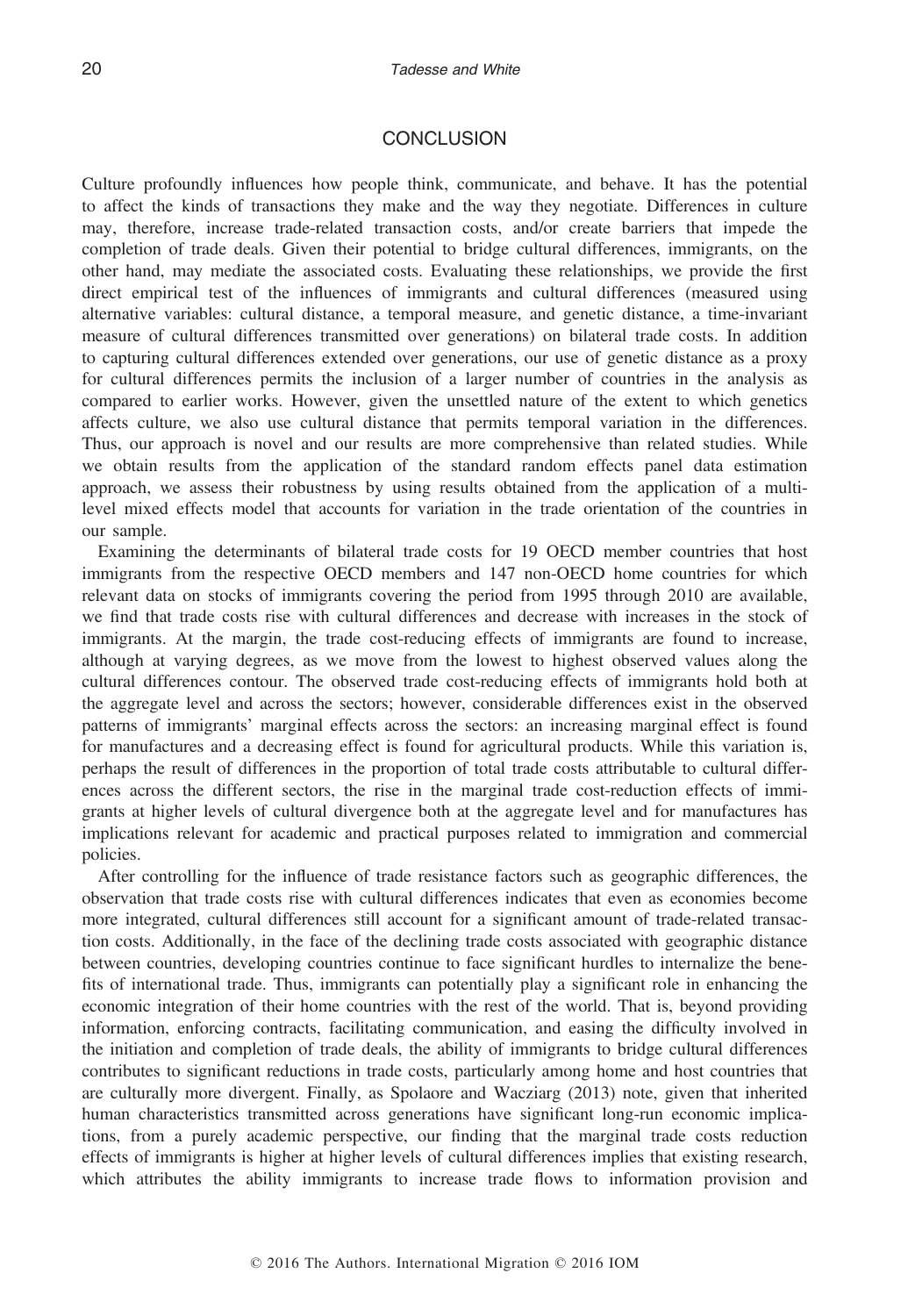enforcement in lax contract environments fails to reflect fully the economic influences of immigrants. Future studies that quantify the extent of this and related effects may thus aid in shaping the often contentious debate related to national immigration policies.

#### **NOTES**

- 1 These abilities may be critical for the initiation and completion of trade deals and for the enforcement of contracts.
- 2 Desmet et al. (2006) show a strong and robust correlation between genetic distance and an index of cultural differences computed using answers to questions on perceptions of life, family, religion, and morals from the 2005 World Value Surveys.
- 3 In biological terms, genetic distance is a term used to describe the number of differences or mutations between two sets of Y-chromosome DNA or mitochondrial DNA test results. A genetic distance of zero implies an exact match. Taking this notion into account, Spolaore and Wacziarg (2009) state that genetic distance measures the difference in gene distributions between two populations, where the genes under considerations change randomly and are independent of selection pressure.
- 4 See Genc et al. (2011) and White and Tadesse (2011) for surveys of the literature on the immigrant-trade relationship.
- 5 There is debate concerning the appropriateness of genetic distance as a proxy for cultural differences. For example, Guiliano et al. (2014) argues that genetic distance is a proxy variable that represents transportation costs. Guiso et al. (2009), however, point to Desmet et al. (2006) who report that genetic distance is strongly correlated with several measures of cultural distance.
- Subsidiary conclated with several measures of cultural unstance.<br>6 Arvis et al. (2013) compute the bilateral trade costs as  $\tau_{ij} = \sqrt{\frac{I_{ij}I_{ji}}{I_{il}} 1} = \left(\frac{X_{ij}X_{ij}}{X_{ij}X_{ij}}\right)^{\frac{1}{2(\sigma-1)}} 1$ , where  $\tau_{ij}$  is geometric average comprehensive trade costs between countries i and j and  $t_{ij}$  and  $\dot{x}_{ij}$  are trade costs from countries i to j and country i's consumption of products from country j, respectively, and  $\sigma$  denotes the elasticity of substitution.
- 7 Tadesse and White (2010a) provide extensive discussion of the resulting values.
- 8 This is particularly important as both the stock of immigrants from a given home that reside in a given host and the cultural differences among different pairs of countries varies greatly. In addition, to check the consistency of our results, we provide estimation results obtained from several alternative specifications of the above model.
- 9 Internal distance, when k = j, is calculated as  $0.4 \times \sqrt{Land Mass_i}$  (Head and Mayer, 2000).
- 10 We choose to rely on the random effects results as the Hausman test fails to reject the null hypothesis of no correlation between the regressors and the effects, implying that home-host-country-specific effects are adequately modeled by a random-effects model.
- 11 The data used to construct this measure of cultural distance are from the third (1995-1998), fourth (1999- 2004), and fifth (2005-2009) waves of the World Values Survey.
- 12 The test for joint significance is of the coefficients of a variable and its interaction term in the same specifi-

cation is given as  $z = \frac{\beta_{IMMG} + \beta_{(ln CDST \times lnIMMG)}}{\gamma}$  $sqrt(VAR(\beta_{\ln MMG})+VAR(\beta_{\langle \ln CDIST \times \ln IMMG \rangle})+2 \times COVAR(\beta_{\ln IMMG}, \beta_{\langle \ln CDIST \times \ln IMMG \rangle})$  $\overline{\phantom{a}}$ 

- 13 Albeit minor but statistically insignificant changes in the coefficient of a few of the control variables, rescaling the immigrant stock variable using the population sizes of the home/host countries yield an almost identical result. Evaluating for potential non-linearity of the effects, the coefficient of the quadratic term (share of immigrant stock in the population) was not significantly (at  $p < 0.001$ ) different from zero.
- 14 The total number of observation in the regressions using cultural distance are small due to the time varying values of cultural distance data not being available for all countries in the data.
- 15 As both cultural distance and genetic distance are measured in natural logs, our use of the word "contour" is intentional.
- 16 The composition of immigrants from a given home country who reside in a given host country may vary due to self-selection (immigrants choosing which host to migrate to) and the criteria used by the host country in admitting immigrants from various home countries. The mixed effects random coefficients model thus, enables us to account for variation in the potential effect of immigrants arising from differences in their composition.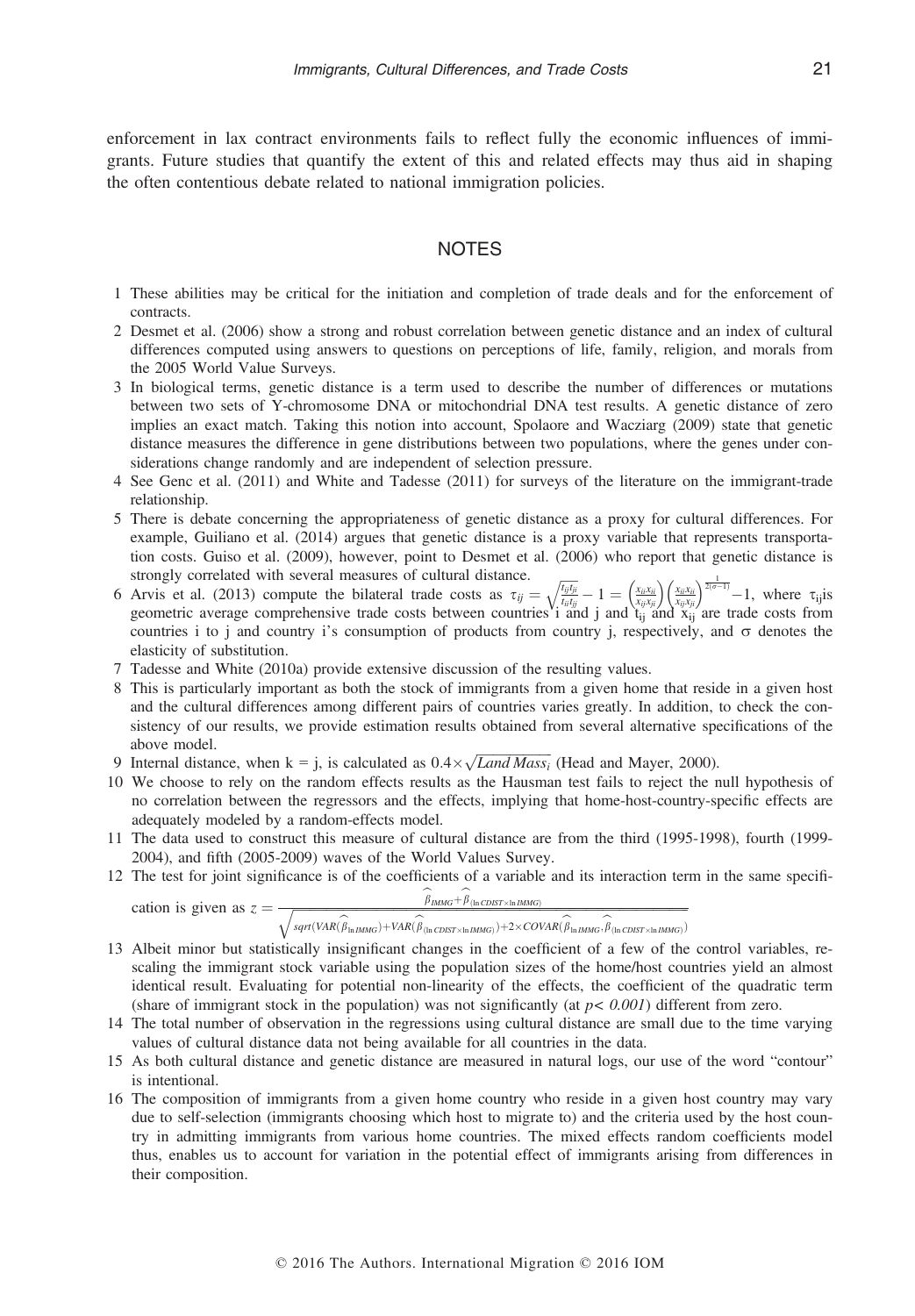# **REFERENCES**

Arvis, J., Y. Duvall, B. Shepherd, and C. Utoktham (eds.)

2013 Trade Costs in the Developing World: 1995-2010, World Bank Policy Research Working Paper No. 6309), The World Bank, Washington.

Ashraf, Q., and O. Galor

2013 "The 'Out of Africa' Hypothesis, Human Genetic Diversity, and Comparative Economic Development", American Economic Review, 103: 1–46.

Blanes-Cristóbal, J.V.

2008 "Characteristics of immigrants and bilateral trade," Revista de Economia Aplicada, Universidad de Zaragoza, Departamento de Estructura Economica y Economia Publica, 16: 133–159.

Boisso, D., and M. Ferrantino

- 1997 "Economic Distance, Cultural Distance, and Openness in International Trade: Empirical Puzzles", Journal of Economic Integration, 12: 456–84.
- Centre d'Etudes Prospectives et d'Informations Internationales (CEPII)
- 2015 Gravity Dataset, Available at [http://www.cepii.fr/CEPII/en/bdd\\_modele/presentation.asp?id=8.](http://www.cepii.fr/CEPII/en/bdd_modele/presentation.asp?id=8) (accessed 1 August 2015)

Cyrus, T.

2012 "Cultural Distance and Bilateral Trade", Global Economy Journal, 12(4).

Disdier, A., S. Tai, L. Fontagne, and T. Mayer

2010 "Bilateral Trade of Cultural Goods", Review of World Economics, 145(2010): 575–95.

Dunlevy, J.A.

2006 "The Impact of Corruption and Language on the Pro-trade Effect of Immigrants: Evidence from the American States", Review of Economics and Statistics, 88: 182–86.

Genc, M., M. Gheasi, P. Nijkamp, and J. Poot

- 2011 "The Impact of Immigration on International Trade: A Meta-Analysis", IZA Discussion Paper No. 6145.
- Giuliano, P., A. Spilimbergo, and G. Tonon
- 2014 "Genetic Distance, Transportation Costs, and Trade", Journal of Economic Geography, 14: 179–198.
- Gorodnichenko, Y., and G. Roland
	- 2011 "Individualism, Innovation, and Long-run Growth", PNAS, 108: 21316–319.

Guiso, L., P. Sapienza, and L. Zingales

- 2009 "Cultural Bias in Economic Exchange?", Quarterly Journal of Economics, 124: 1095–1131.
- Head, K., and J. Ries
- 1998 "Immigration and Trade Creation: Econometric Evidence from Canada", Canadian Journal of Economics, 31: 47–62.

Hofstede, G.

1980 Culture's Consequences: International Differences in Work-related Values. Sage Publications, London.

- Inglehart, R., and W.E. Baker
- 2000 "Modernization, Cultural Change, and the Persistence of Traditional Values", American Sociological Review, 65: 19–51.
- Inglehart, R., M. Basanez, J. Diez-Medrano, L. Halman, and R. Luijkx (eds) 2004 Human Beliefs and Values: A Cross-cultural Sourcebook Based on the 1999-2002 Values Surveys, Siglo Veintiuno Editores S.A. de C.V, Mexico City.
- Linders, G., A. Slangen, H.L.F. de Groot, and S. Beugelsdijk
- 2005 "Cultural and Institutional Determinants of Bilateral Trade," Tinbergen Institute discussion paper TI-2005-074/3, Amsterdam, The Netherlands.

Nei, M.

- 1972 "Genetic Distance between Populations", The American Naturalist, 106: 283–292.
- Organisation for Economic Co-operation and Development (OECD)
- 2015 International Migration Database. Online. Available at:<http://www.oecd-ilibrary.org/statistics>. (accessed August 2015)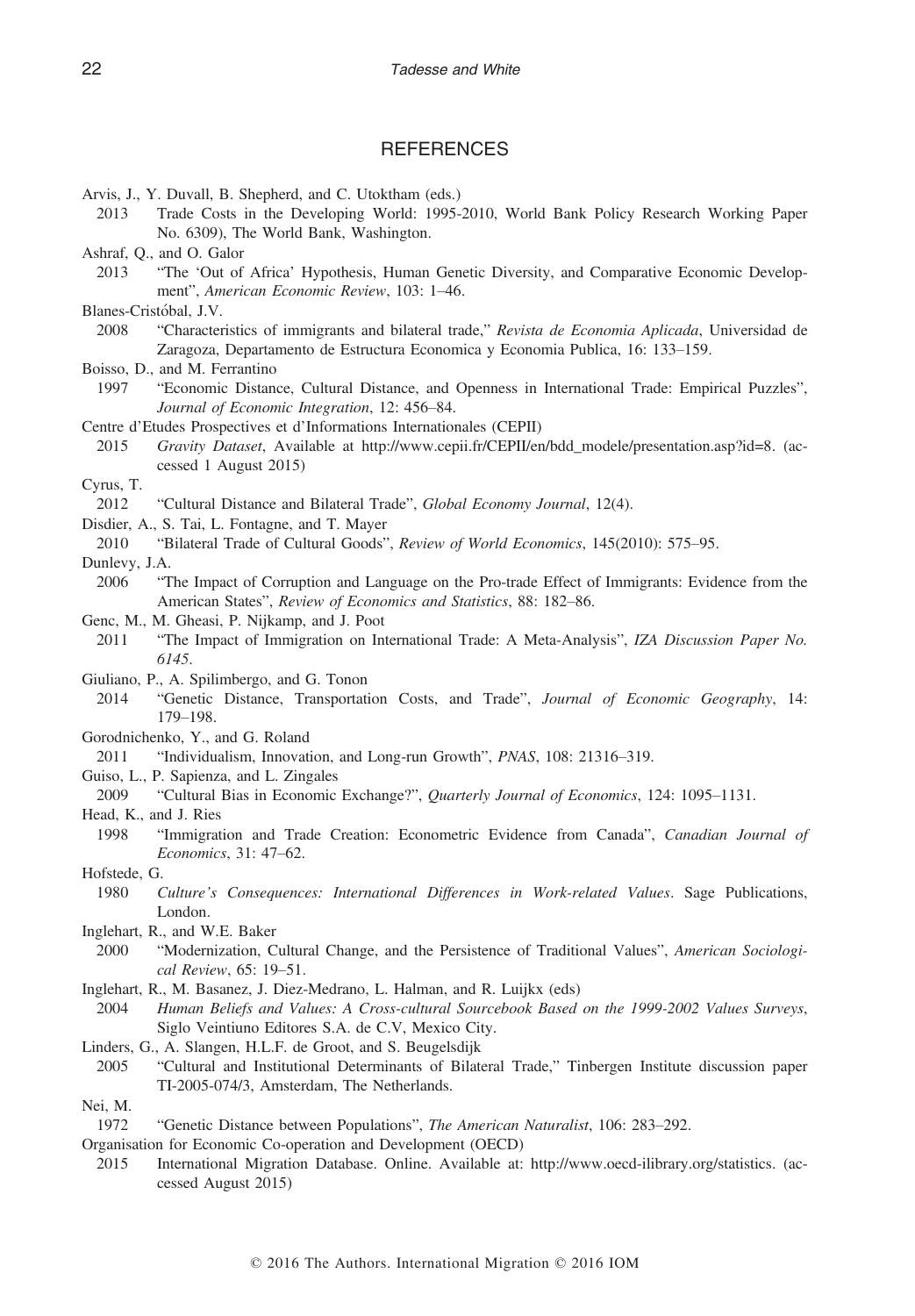Peri, G., and F. Requena

- 2009 "The Trade Creation Effect of Immigrants: Evidence from the Remarkable Case of Spain," NBER Working Papers No. 15625, National Bureau of Economic Research, Inc.
- Rabe-Hesketh, S., and A. Skrondal
- 2008 Multilevel and Longitudinal Modeling Using Stata. Stata Press, College Station TX.

Salacuse, J.W.

2005 Leading Leaders: How to Manage Smart, Talented, Rich, and Powerful People. AMACOM, New York, NY.

Spolaore, E., and R. Wacziarg

2009 "The Diffusion of Development", Quarterly Journal of Economics, 124: 469-529.

2013 "The Diffusion of Development", Journal of Economic Literature, 51: 325-369.

Tadesse, B., and R. White

- 2015 "Do Immigrants Reduce Bilateral Trade Costs? An Empirical", Applied Economics Letters, 22: 1127–1132.
- 2010a "Cultural Distance as a Determinant of Bilateral Trade Flows: Do Immigrants Counter the Effect of Cultural Distance?", Applied Economics Letters, 17: 147–52.
- 2010b "Does Cultural Distance Hinder Trade in Goods? A Comparative Study of Nine OECD Member Nations", Open Economies Review, 21: 237–61.

White, R.

2010 Migration and International Trade: The US Experience since 1945. Edward Elgar Publishing, Cheltenham, UK and Northampton, MA, USA

White, R., and B. Tadesse

2008 "Cultural Distance and the US Immigrant-Trade Link", The World Economy, 31: 1078–1096.

World Bank<br> $2014$ 2014 World Development Indicators, Washington, DC, Online:<http://databank.worldbank> (accessed April 2014).

## APPENDIX

Country listing: Afghanistan, Albania<sup>a</sup>, Algeria<sup>a</sup>, Angola, Antigua and Barbuda, Argentina<sup>a</sup>, Armenia<sup>a</sup>, Australia<sup>a,b</sup>, Austria<sup>a,b</sup>, Azerbaijan<sup>a</sup>, Bahamas, Bahrain, Bangladesh<sup>a</sup>, Barbados, Belarus<sup>a</sup>, Belgium and Luxembourg<sup>a</sup>, Belize, Benin, Bhutan, Bolivia, Botswana, Brazil<sup>a</sup>, Brunei Darussalam, Bulgaria<sup>a</sup>, Burkina Faso<sup>a</sup>, Burundi, Cambodia, Cameroon, Canada<sup>a,b</sup>, Cape Verde, Central African Republic, Chad, Chile<sup>a</sup>, China<sup>a</sup>, Colombia<sup>a</sup>, Comoros, Congo, Costa Rica, Croatia<sup>a</sup>, Cuba, Cyprus<sup>a</sup>, Czech Republic<sup>a</sup>, Côte d'Ivoire, Denmark<sup>a,b</sup>, Dominica, Dominican Republic<sup>a</sup>, Ecuador, Egypt<sup>a</sup>, El Salvador<sup>a</sup>, Equatorial Guinea, Eritrea, Estonia<sup>a</sup>, Ethiopia<sup>a</sup>, Fiji, Finland<sup>a,b</sup>, France<sup>a,b</sup>, Gabon, Gambia, Georgia<sup>a</sup>, Germany<sup>a,b</sup>, Ghana<sup>a</sup>, Greece<sup>a</sup>, Grenada, Guatemala<sup>a</sup>, Guinea, Guyana, Honduras, Hong Kong<sup>a</sup>, Hungary<sup>a</sup>, Iceland<sup>a</sup>, India<sup>a</sup>, Indonesia<sup>a</sup>, Iran<sup>a</sup>, Iraq<sup>a</sup>, Ireland<sup>a,b</sup>, Israel<sup>a</sup>, Italy<sup>a,b</sup>, Jamaica, Japan<sup>a,b</sup>, Jordan<sup>a</sup>, Kazakhstan, Kenya, Kiribati, Korea (Rep. of)<sup>a</sup>, Kuwait, Kyrgyzstan<sup>a</sup>, Lao People's Democratic Republic, Latvia<sup>a</sup>, Lebanon, Lesotho, Liberia, Lithuania<sup>a</sup>, Luxembourg<sup>a,b</sup>, Macedonia (the Former Yugoslav Rep. of)<sup>a</sup>, Madagascar, Malawi, Malaysia<sup>a</sup>, Maldives, Mali<sup>a</sup>, Malta<sup>a</sup>, Mauritania, Mauritius, Mexico<sup>a</sup>, Moldova (Rep. of)<sup>a</sup>, Mongolia, Morocco<sup>a</sup>, Mozambique, Namibia, Nepal, Netherlands<sup>a,b</sup>, New Zealand<sup>a</sup>, Nicaragua, Niger, Nigeria<sup>a</sup>, Norway<sup>a,b</sup>, Oman, Pakistan<sup>a</sup>, Panama, Papua New Guinea, Paraguay, Peru<sup>a</sup>, Philippines<sup>a</sup>, Poland<sup>a</sup>, Portugal<sup>a,b</sup>, Qatar, Russian Federation<sup>a</sup>, Rwanda<sup>a</sup>, Saint Kitts and Nevis, Saint Lucia, Saint Vincent and the Grenadines, Samoa, Sao Tome and Principe, Saudi Arabia<sup>a</sup>, Senegal, Seychelles, Sierra Leone, Singapore<sup>a</sup>, Slovakia<sup>a</sup>, Slovenia<sup>a</sup>, South Africa<sup>a</sup>, Spain<sup>a,b</sup>, Sri Lanka, Suriname, Swaziland, Sweden<sup>a,b</sup>, Switzerland<sup>a,b</sup>, Syrian Arab Republic, Tajikistan, Tanzania (United Rep. of)<sup>a</sup>, Thailand<sup>a</sup>, Togo, Tonga, Trinidad and Tobago<sup>a</sup>, Tunisia, Turkey<sup>a</sup>, Turkmenistan, Uganda, Ukraine<sup>a</sup>, United Arab Emirates, United Kingdom<sup>a,b</sup>, United States of America<sup>a,b</sup>, Uruguay<sup>a</sup>, Uzbekistan, Vanuatu, Venezuela<sup>a</sup>, Viet Nam<sup>a</sup>, Yemen, Zambia<sup>a</sup>, and Zimbabwe.